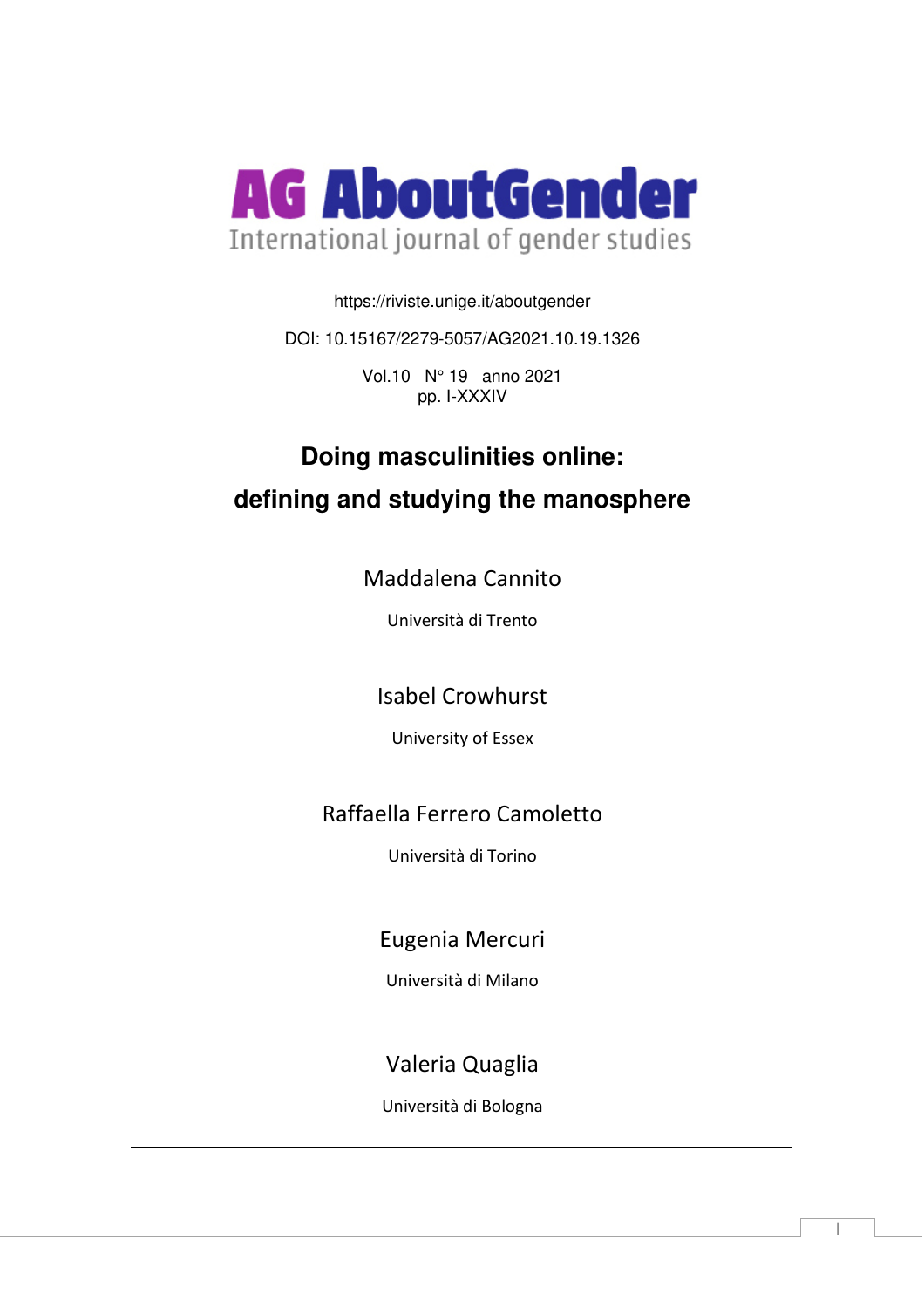# **Editorial**

#### **1. The Manosphere: An Overview**

The last decade has seen the expansion of a network of online spaces and communities accessed mostly by men who discuss issues concerning gender relations, sexuality, masculinity and its meanings. This phenomenon, which takes shape within a heteronormative framework, has been called the "manosphere". This term originates from a 2009 Blogspot entry entitled *The Manosphere*<sup>1</sup> , and became popular through Ian Ironwood's 2013 self-published book *The Manosphere: a New Hope for Masculinity*.

The manosphere has become the subject of an expanding and diverse body of scholarship<sup>2</sup> which we make sense of and classify around various criteria throughout this Editorial. Some studies focus on specific empirical manosphere cases<sup>3</sup>. For example, Men's Rights Activism (MRA) and the Mythopoetic Men's Movement, both longing for a long-lost ideal of masculinity and a social status they wish to revive (Coston and Kimmel 2013; Schmitz and Kazyak 2016; Gotell and Dutton 2016); Pick Up Artists, Red Pill and Incel (involuntary celibates) communities, whose rhetoric centers on the crisis of masculinity and who advocate breaking free from a supposedly feminized society (Mountford 2018; Donnely *et al.* 2001; Salojärvi *et al.* 2020); Men Going Their Own Way (MGTOW), who take a separatist approach and reject dependence on women (Hunte 2019; Lin 2017; Jones *et al.* 2019; Rudiger and Dayter 2020); and the highly misogynist Alt-Right movement which promotes white nationalism and supremacy (Hawley 2017; Lyons 2017).

Other strands of research in the field explore the pseudo-scientific theories and ideologies adopted by manosphere groups and the various practices they pursue and promote, these include:

<sup>1</sup> https://www.webcitation.org/6LQ2vg9BN.

<sup>&</sup>lt;sup>2</sup> The expansion of scholarship in this field can also be observed in the many theses and dissertations that have been produced on this phenomenon, some of which are referenced in the contributions to this Monographic Section.

<sup>&</sup>lt;sup>3</sup> See Lilly (2016) and Ging (2019) for suggestions on how to classify these groups.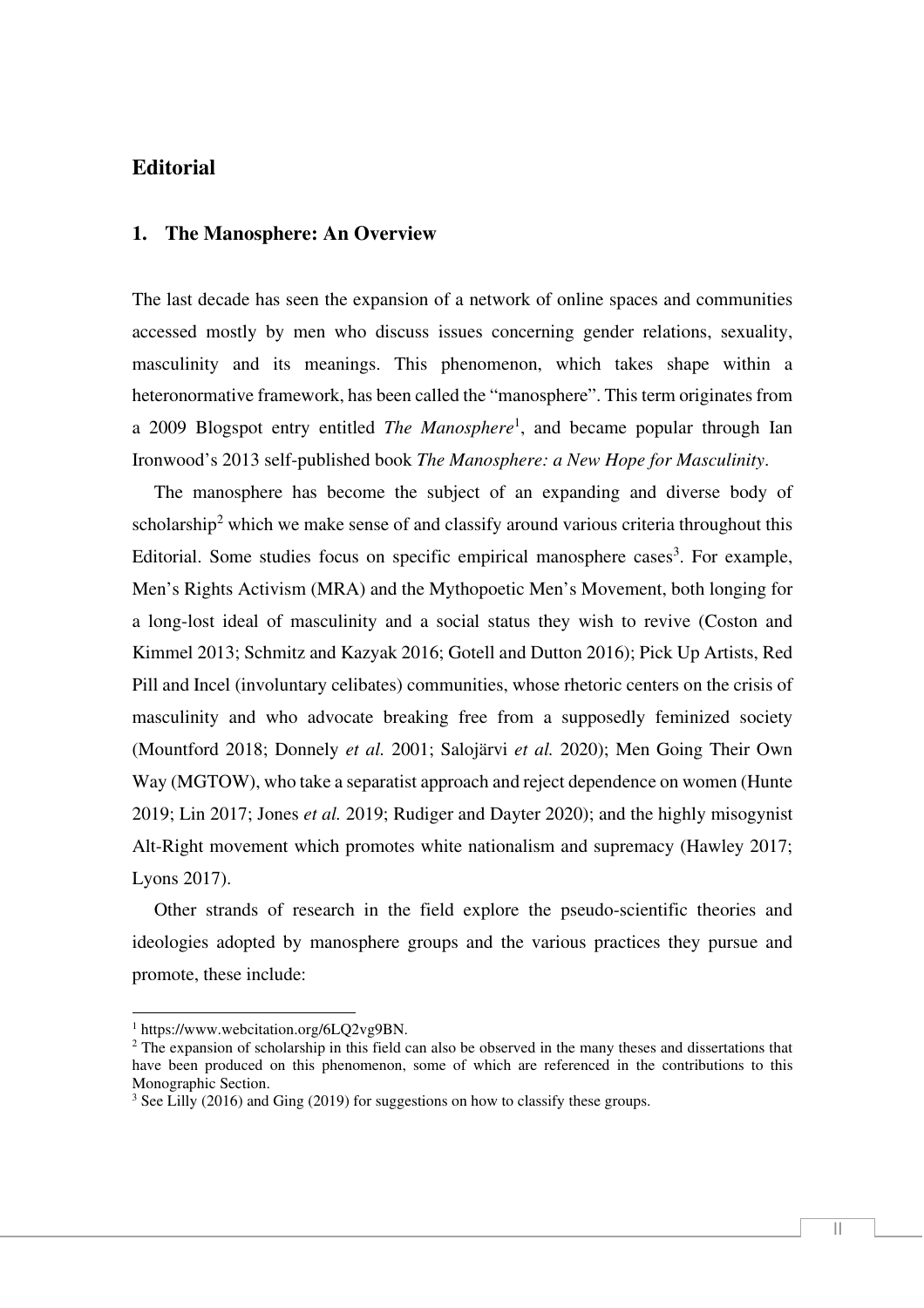- the construction of gender relations that objectify and dehumanize women and reduce them to sexual objects and interchangeable goods (as explored by Dordoni and Magaraggia in this Issue);

- the development of a subcultural language made up of acronyms and relying on violent terminology, hate speech and frequent references to rape (Dragiewicz 2008; Gotell and Dutton 2016), hence the neologism "rapeglish" (Jane 2018). The shared opposition to feminism amongst rather different manosphere groups is reflected in the widespread use of the term "misandry" which has gradually become part of the discursive practices of these subcultures (Marwick and Caplan 2018);

- the creation of hierarchies of masculinity that differentiate between men who operate in the manosphere and distance them from those who do not. The latter are othered and stigmatized based on notions of masculinity capital (*sensu* Bourdieu), and are variously labeled as "soyboys" (Jones 2020), "normies" (Nagle 2017), "simps" or "cucks" (Hunte 2019). They are accused of being submissive to women, feminized, inadequate, and even unwitting accomplices (bluepilled) of the further feminization of society and its inevitable social decline (Kendall 2002; Quinn, 2002; Rodriguez and Hernandez, 2018).

Through these practices and discourses, processes of othering are reinforced with the creation of various abject subjects (Butler 1993) who reinforce and blur the boundaries of hegemonic and legitimate masculinities (as seen already in studies of derogatory labels such as "fag", see Pascoe 2005). The performances of masculinity that are thus enacted strengthen hegemonic powers of men over women (Menzie 2020), but they also construct internal hegemonies amongst men which can lead to fluid alliances built on shared experiences of victimization and of a sense of betrayed masculinity (Ging 2019). Moreover, as Farci and Ricci suggest in this Section, differentiations and alliances within the manosphere are also based on the socio-technical characteristics and affordances of the platforms used by these groups, such as Reddit<sup>4</sup> (Khan and Golab 2020; Ribeiro et al. 2020), Instagram (Rodriguez and Hernandez 2018), Telegram (Semenzin and Bainotti 2020), and Youtube (Papadamou *et al.* 2020; Mamié *et al.* 2021).

<sup>4</sup> Reddit is an online community that allows its registered users (redditors) to share links, opinions, contents and news. The website is organized in thematic communities (subreddits), both created by users and by administrators, which can be rated by users, thus determining their position and visibility on the website.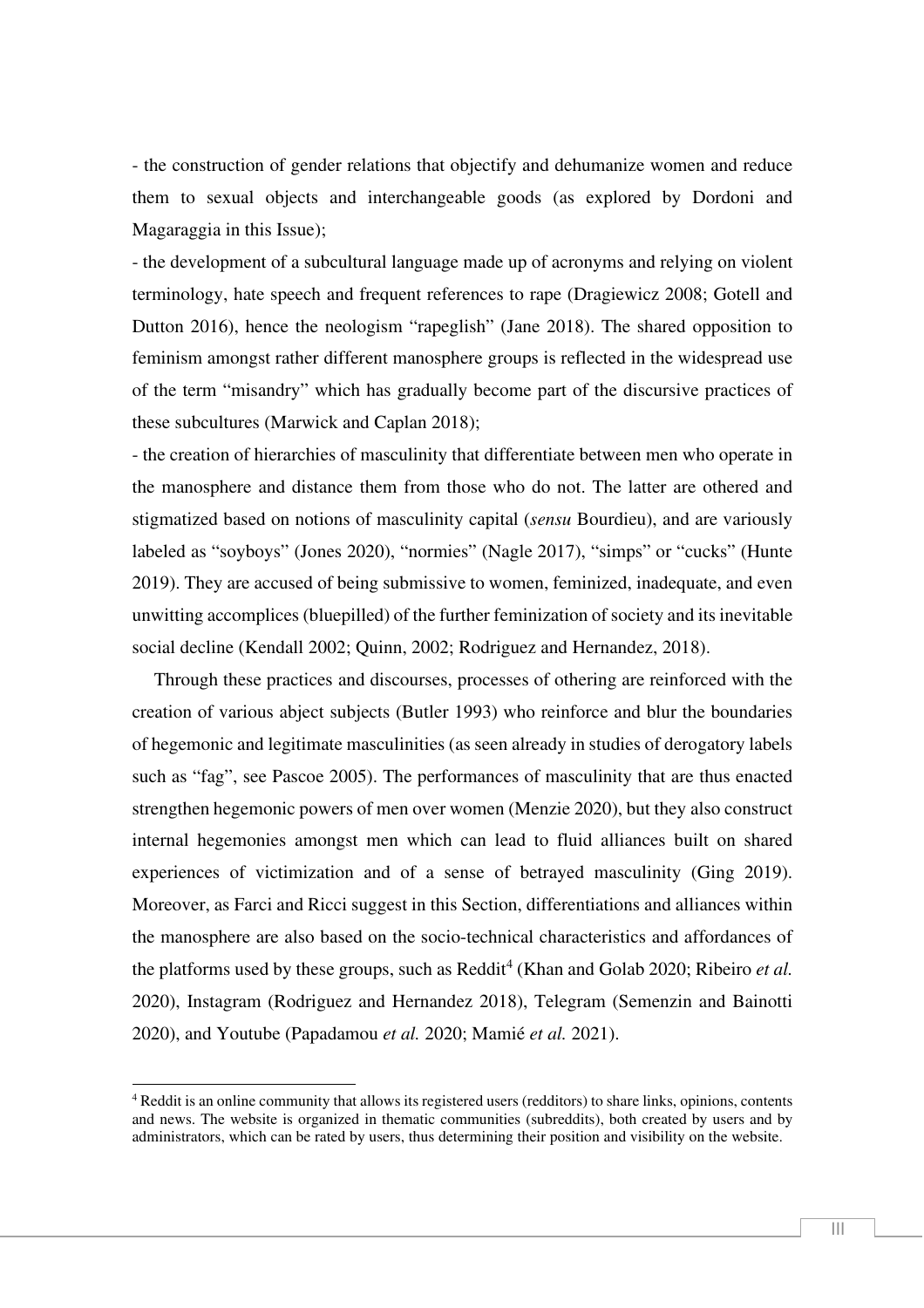The literature converges in identifying two key issues around which even the most different of manosphere groups concur: the critique of feminism and its association with a feminized and misandrist society (Hunte 2019), and the need to reclaim and reaffirm a vision of masculinity perceived to be under siege (Banet-Weiser and Miltner 2016). These aspects, according to Ging (2019), are essential in establishing manosphere groups as emotional communities. Indeed, the homosocial bonding within and between these online communities facilitates the sharing of stories of victimization, of frustration for the loss of a long-gone gender order, and the venting of anger – what Jane (2014) defines e-bile*.* This form of techno-mediated manosphere homosociality favors participation in multiple similar groups and internal migrations between different groups (Ribeiro *et al.* 2020). Through mechanisms of echo-chamber and ante-chamber these inter- and intra- group movements can favor processes of radicalization. The latter can, in turn, trigger transitions to increasingly more violent and politicized views, for example by establishing links between the anti-feminist and misogynist practices of the manosphere and those of the extreme right (Verza 2019; Mamié *et al.* 2021).

This Monographic Section builds on the insights of the expanding body of work briefly outlined above, whilst addressing aspects in the field that remain less explored. In what follows we present an outline of key themes and analytical perspectives that emerge from the seven contributions to this Monographic Section.

The first theme pertains to the contents and boundaries of the manosphere. Scholarship in this field adopts very broad and inclusive definitions of the concept of manosphere, for example through the use of terms such as "confederacy" (Ging 2018), "coalition" (Mountford 2018), "connection" (Ging et al. 2020), "conglomerate" and "network" (Ribeiro *et al.* 2020), often paired with the adjective "loose" (Ging 2018, 2019; Ribeiro *et al*. 2020; Van Valkenburgh 2021). This terminology implies a degree of vagueness and indeterminacy, as conveyed by the term "loose", although it is not always clear whether the notion of "looseness" applies to the phenomenon itself or to the theoretical and conceptual framework used to analyze it. Overall, we can say that the umbrella-term manosphere is used in academic scholarship and in media discourse to delineate a vast range of realities that differ from each other, but which have also a lot in common.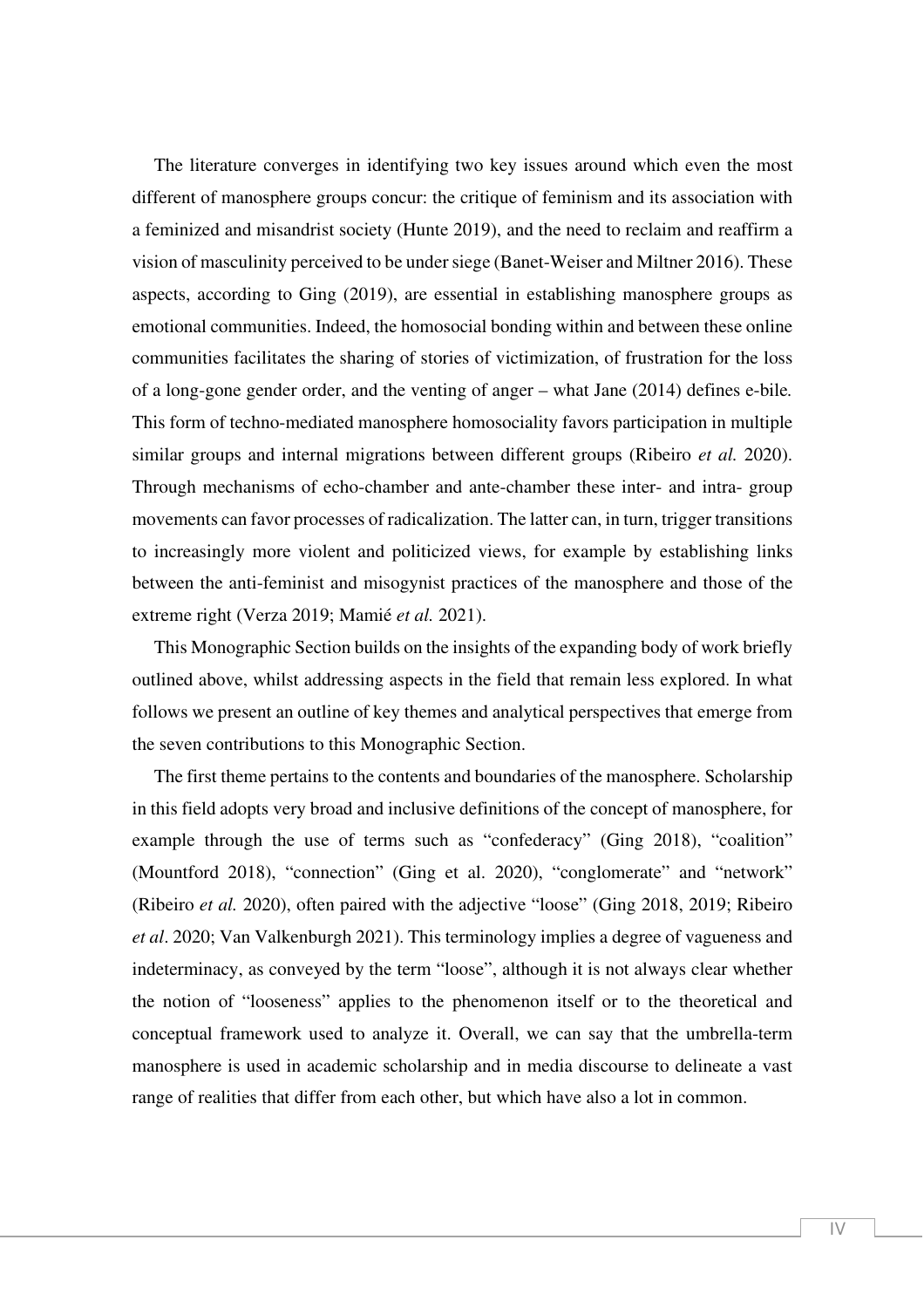This Monographic Section aims to critically address the processes that give shape and reproduce the manosphere, understood as above, and to question its very definition and loose boundaries. In doing so, we propose making sense of the manosphere by adopting and extending Messner's  $(2000)^5$  concept of 'politics of masculinity' to include a vast spectrum of reflexive practices<sup>6</sup> that 'reflect' masculinity and 'reflect on' masculinity, i.e. gendered practices that in 'doing gender' can both give shape to new understandings of masculinity and reinstate its more 'consolidated' meanings.

The second analytical dimension that the articles of this Monographic Section shed light onto is geographical. Most research on the manosphere focusses on the US or, less commonly, on other Western anglophone countries (such as Australia and Canada). In Italy, the phenomenon remains under-explored, with some exceptions (Deriu 2007, and more recently: Farci and Righetti 2019; Dolce and Pilla 2019; Vingelli 2019; Verza 2019; Semenzin and Bainotti 2020; Longo 2020; Bainotti and Semenzin 2021; Cannito and Mercuri forthcoming). This consideration raises the issue of the spatial dimension of the manosphere. As Ging states (2019, 642), the analysis of masculine practices performed within the manosphere

is further complicated by the transnational nature of this space and its attendant overlaps between local, regional, and global configurations of practice. In addition to this, the processes of social embodiment central to the project of hegemonic masculinity can be both erased and intensified, as required, by the technological affordances of social media. Anonymity enables contributors to create fantasy personas or avatars, liberating them from physical limitations.

<sup>&</sup>lt;sup>5</sup> Messner's (2000, 12) model of the "Terrain of the politics of masculinities" consists in a geographical triad that makes sense of political discourses along three different dimensions: men's institutionalized privileges; the costs associated with the adherence to narrow understandings of masculinity; and, finally, differences/inequalities amongst men.

<sup>&</sup>lt;sup>6</sup> The use of reflexive here draws on Crossley (2005, 9) and the distinction he makes between reflective corporeal techniques and common techniques.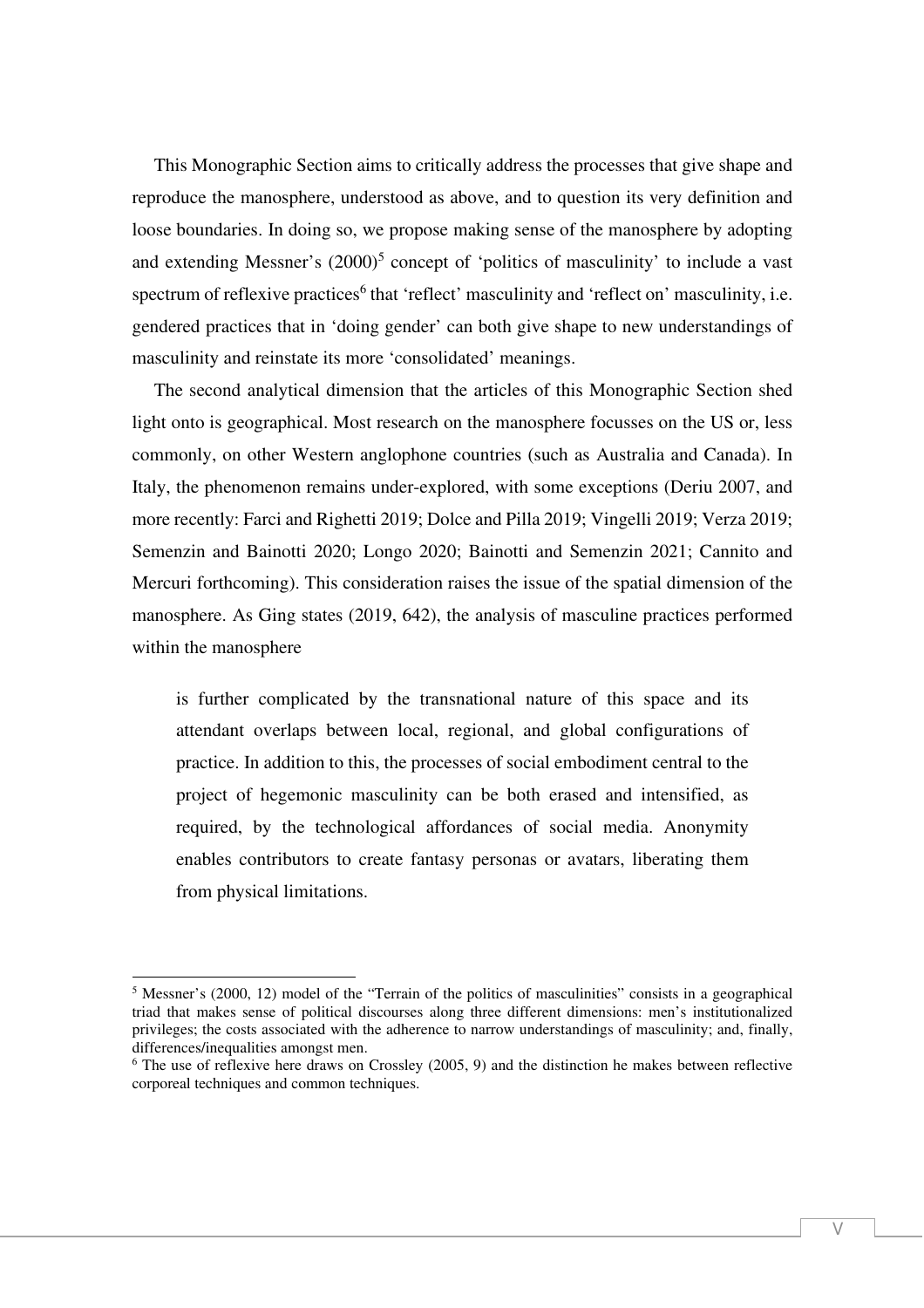Interactions and practices within the manosphere are for the vast majority online (rare exceptions include Pick Up Artists who hold in-person meetings, e.g. in seduction courses), but this does not mean that they are de-contextualized. The cultural repertoires they draw from are in part globalized, although centered mostly on an Anglo-American subcultural lexicon. But they also engage with more localized cultural and symbolic references, as exemplified by De Gasperis' work (in this Section) that looks at the symbolic use of the early nineteenth century Italian poet Giacomo Leopardi by the Italian Incel community. Similarly, the relationships between models of masculinity (e.g. chad vs*.* Incel, alpha vs. beta man) are played out with different nuances in different sociocultural contexts. For example, the opposition between the university sports champion and the nerd student that makes sense and is commonly used in North America, in the Italian context is differently exemplified by the juxtaposition between the Mediterranean Latin lover<sup>7</sup> and the pale, sports-shy, bespectacled young man.

Closely linked to the importance of geographical contexts is the geopolitical dimension of center-periphery intersections within the manosphere. The connection between antifeminism, nationalism and white supremacy has already been explored in the literature, and recent research has also highlighted the emergence of new forms of identity politics adopted by minoritized groups to claim their own model of masculinity. An example of this, is the Asian American Men's Movement (MRAsian), a "'manosphereadjacent' subculture" (Liu 2021, 95) which aims to neutralize stereotypical representations of Asian men as feminized and de-sexualized in contrast to equally stereotypical representations of hyper-sexualized Asian women. White supremacy, which actively circulates as an ideology in many North American manosphere groups, is therefore in conceptual tension with constructions of masculinities in what are viewed as more peripheral manospheres (see for example Scarcelli in this Section).

Liu's research on MRAsian puts emphasis on another key dimension of the manosphere: its intersectional dynamics which, however, tend to be less explored with

<sup>7</sup> So-called "*bomberismo*" is an example of the digital permutation of this well-known figure: see https://www.vice.com/it/article/gv3vqx/cose-il-bomberismo-pagine-facebook-italiane https://www.facebook.com/PastoriziaOfficial/.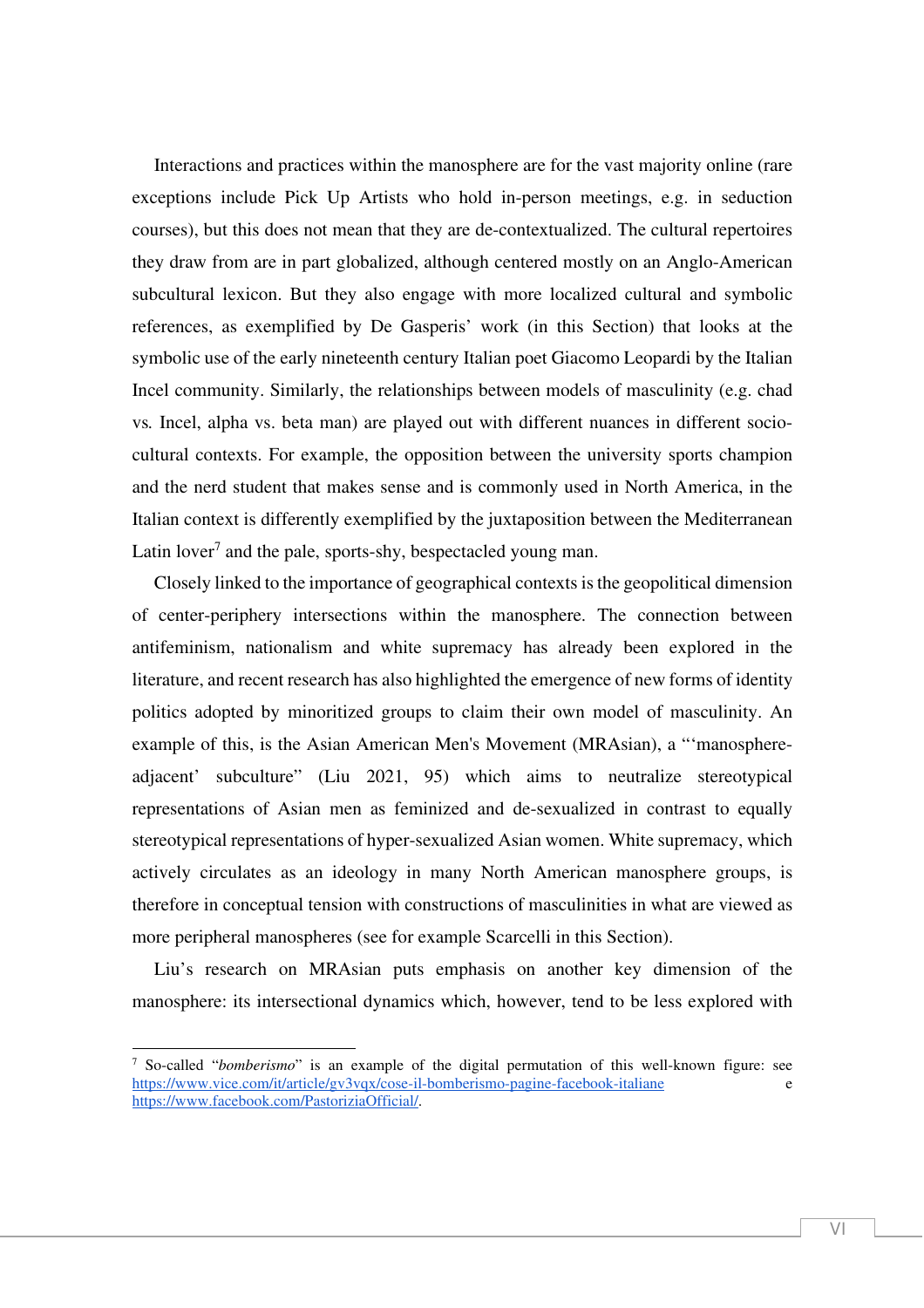more attention devoted to white, young and heterosexual masculinity. As Massanari (2017) argues, the sociotechnical features of popular manosphere platforms, such as Reddit, generate a toxic technoculture that attracts and valorizes racialized and gendered (read: white male) geek subjectivities. It is therefore possible that the same inequalities and stratifications that give shape to marginalized masculinities (Connell 2005) can be mobilized as resources to modify and enhance one's positioning within the manosphere. Whilst it is difficult to be sure about the demographic characteristics of manosphere participants, cultural backgrounds and inclinations can be somewhat detected from the materials shared and discussed online, and from the active distancing from, and even contempt for intellectualism and various practices perceived as too liberal, such as veganism (as reflected in the derogatory term "soyboy"). In sum, manosphere participants cannot be exclusively identified as white, heterosexual, middle class men, and more needs to be done to explore how other multiple intersecting identities are reflected, represented and interact in this landscape.

Lastly, the difficulty of pursuing a more intersectional analysis of the manosphere raises one final dimension which this Monographic Section elaborates upon: the challenges of researching the manosphere with the methodological approaches available. As further explored below, social research on this phenomenon has successfully deployed digital methods, such as virtual ethnographies and content analyses, but the field is also showing great potential for interdisciplinarity and methodological innovation.

The remaining parts of this Editorial are organized around three sections. Section two presents the contributions that form part of this Monographic Section around the three major themes that they reveal. Section three explores methodological challenges and ethical issues that are faced when studying the manosphere. Finally, in section four we outline some of the areas that this Monographic Section did not cover in details and we reflect on possible new avenues for future research in this field.

# **2. A Closer Look at the Monographic Section: Contents, Repertoires and Boundaries**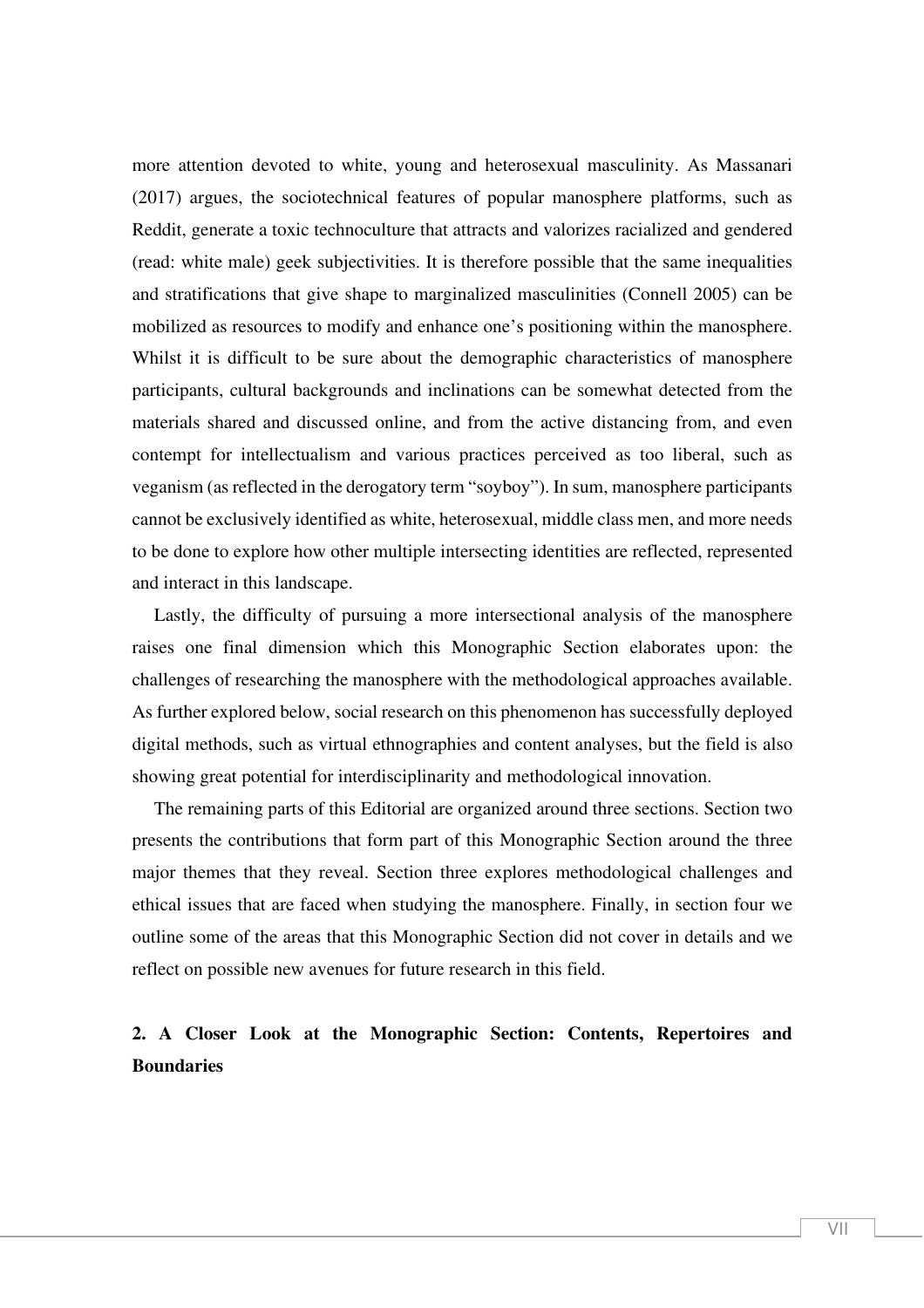The Monographic Section presents issues cutting across its seven contributions as well as unique perspectives and dimensions of the manosphere that each elaborates upon. Moving from the particular to the general, in this section we focus on three major and partially overlapping themes that emerge from the analysis of these articles: anti-feminism and misogyny; linguistic and cultural repertoires of the manosphere; and boundaries within the manosphere and relationships between online and offline worlds.

#### *2.1 Anti-feminism and Violence Against Women*

The theme of anti-feminism, closely linked to misogyny, is a common thread in all contributions but it is addressed more centrally and systematically in Dordoni and Magaraggia's and in Cousineau's articles.

Both sets of authors compare two groups – Dordoni and Magaraggia look at Italian Incel and Red Pill closed forums, and Cousineau explores /r/MensRights and /r/TheRedPill on Reddit. Their analysis reveals the centrality of anti-feminism and violence against women in the construction of different models of masculinity within each group. Common to all four is the potency of the rhetoric of the crisis of masculinity. Their members make reference to a supposedly natural gendered social structure whereby heterosexual men should dominate by virtue of their physiological and anatomical characteristics, but which feminism and contemporary women have overturned causing men's malaise and disorientation. This rhetoric of social transformations takes shape through the deployment of discourses of male victimization (Oddone 2020) and ensuing female supremacy. The latter manifests itself in romantic and sexual relationships between genders, in family matters (especially around the issues of abortion and divorce), and in social structures and institutions, such as the labor market. Manosphere groups analyzed by Dordoni and Magaraggia and by Cousineau embody the Red Pill philosophy but position themselves differently vis-à-vis intra- and inter-gender hierarchical relations. As Dordoni and Magaraggia explain,

on the one hand, in the model represented by the Redpilled, we find frustration and destabilization for the loss of male power, and hatred for the feminist movements that, according to them, have usurped men's spaces, roles and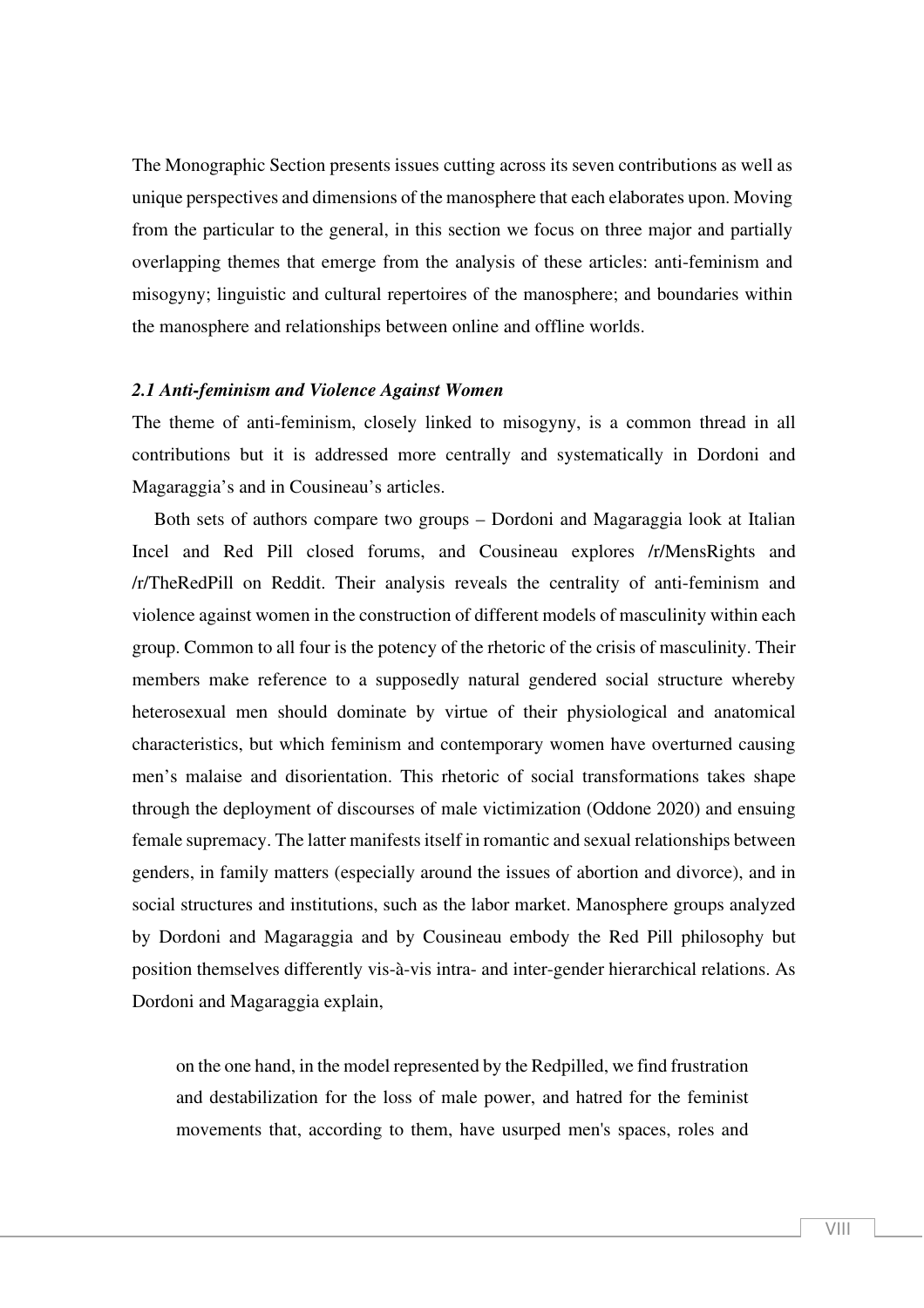rights. On the other hand, in the Incel model, we also find the selfrepresentation of men as fragile, sad, oppressed, denigrated, and doubly frustrated: they define themselves as beta men, lonely, ugly, poor, depressed. The ideal model of both masculinities is the alpha male, strong, virile, charming and a leader, with an important job. If for the Redpilled this dominant model can be achieved, for the Incel it is only an unattainable ideal (Dordoni and Magaraggia, p. 47, our translation).

So, groups that openly recognize themselves in the label 'Red Pill' – whether in the closed online forum investigated by Dordoni and Magaraggia or in the subreddit /r/TheRedPill that Cousineau explores – reclaim a hierarchical power structure between genders drawing on pseudoscientific theories that apply dubious interpretations of biological evolutionism. In these instances, the rhetoric of the crisis of masculinity is predicated upon often violently expressed demands for revenge and vindication against women and feminists. Particularly poignant in this respect, is an expression used in one of the fora investigated by Dordoni and Magaraggia, where participants complain that women have invaded male homosocial spaces such as gyms and end up "always raping everything" (p. 52). The subordination and marginalization of women are integral to the construction and performance of hegemonic masculinity, and feminists in particular are resented for promoting women's rights (including the much-opposed access to gyms) that hinder or at a minimum interfere with men's right to be and act as alpha males.

Another shared feature between the Italian Incel group analyzed by Dordoni and Magaraggia and the subreddit /r/MensRights investigated by Cousineau is the pervasive victim mentality they display. Whilst /r/MensRights groups blame the social structure for penalizing men and favouring women, Incel participants target their frustration at their impossibility of having romantic and sexual relationships with women. Incels claim to be doubly victimized: due to their appearance<sup>8</sup>, which disadvantages them in the heterosexual relationships market, and due their relegation at the bottom of the hierarchy of masculinity and impossibility of ever becoming alpha men. The resentment that is generated from this

<sup>8</sup> Identifying as ugly men is a key feature of Incel masculinity.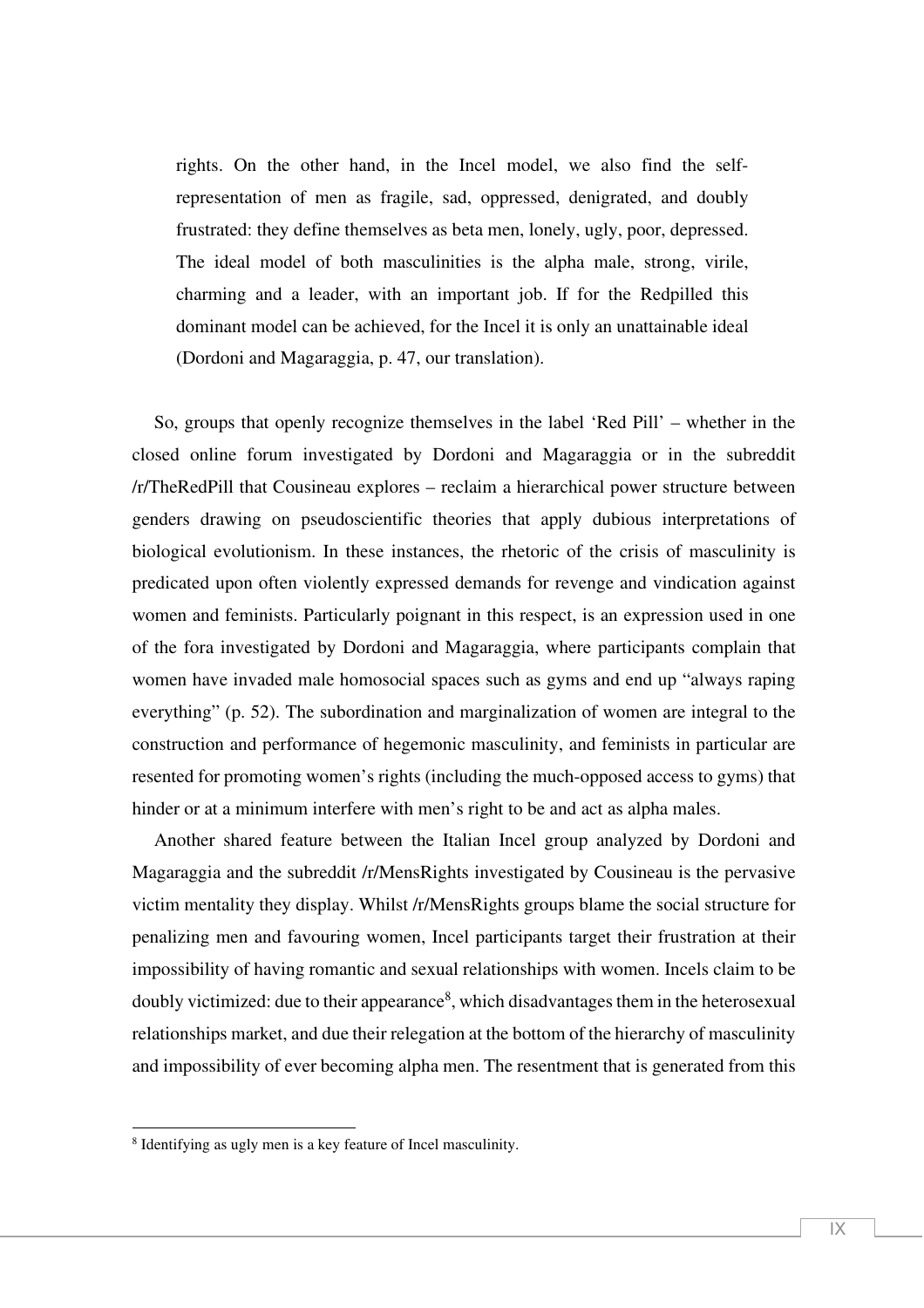lowly social positioning is not directed at the hierarchy itself, which is taken as a biological given, but at women. The markedly anti-women and anti-feminist sentiment is particularly evident in the Reddit groups analyzed by Cousineau. Here, as the author points out, gender relations are reduced to an individualistic level that reflect the typical posture of neoliberal society founded on individual responsibility and merit. The collective claims of feminism and its demands for social justice are in clear contrast with this individualistic orientation. Indeed, "social justice" in both MRA and Red Pill groups on Reddit is used as a derogatory term, as a synonym of female greed. Within this understanding, feminists (and women more generally) are considered as exploiters who want to live on the shoulders of hardworking men – a vision poignantly captured in the title of Cousineau's contribution: "Entitled to everything, responsible for nothing".

Individualism in the manosphere is visible also in Meszaros' contribution on the (male) right to consume and acquire sexual and intimate relationships, and, relatedly, in common references to the "LSM law", where Look, Status and Money put emphasis on the economic value of people on the sex market. The LSM law allegedly governs intimate and sexual relationships between men and women by sanctioning the competitive advantage of the latter to the detriment of the former. It also explains intra-gender dynamics: as chad or alpha, Red Pilled usually have high LSM, and thus occupy an advantageous position in sex markets compared to Incels. Once again, this unequal status between men results in resentment towards women, rather than in questioning the hegemonic construction of heterosexual masculinity which remains the model to aspire to. This "femmephobia" (Menzie 2020) is directed at the different constructions of womanhood that circulate in the manosphere, i.e. at "Stacys" (beautiful and powerful), at "Beckys" (less attractive, and turned feminist when unable to have a relationship with alpha men), and at women who supposedly have low LSM but still manage to have sexual relations by being "easy" (often referred to as "sluts").

In these manosphere groups, men not only assert their right to have sexual relations (a right, they claim, they are often denied), but they also feel that they suffer a "reverse" form of sexual violence when women exercise their right to choose, or when, by simply existing, "they appear seductive but are actually not sexually available" (Dordoni and Magaraggia, p. 52, our tralsation).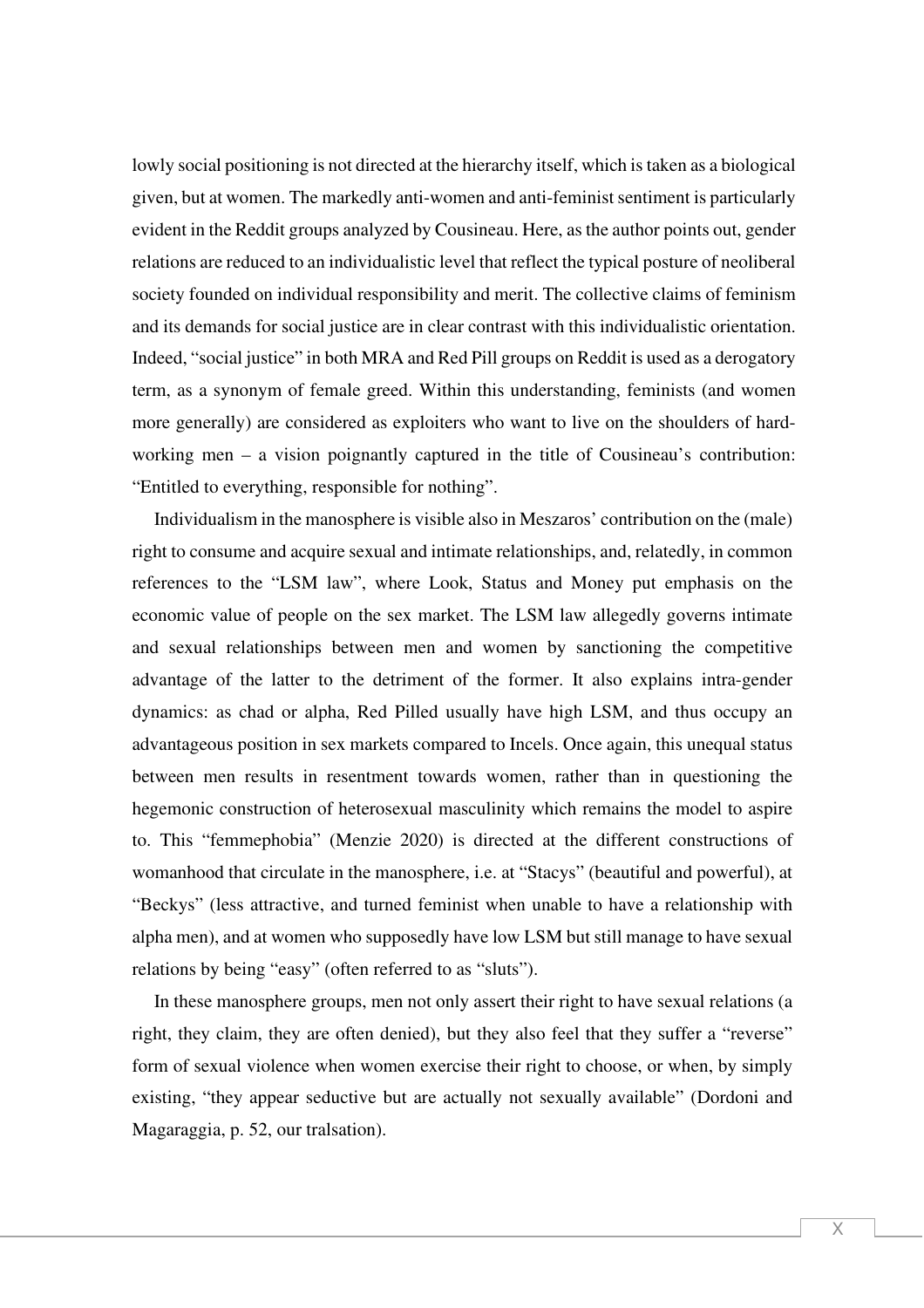In Italian manosphere groups, processes of objectification and dehumanization of women are also highlighted by the use of the label "np", "*non persone*", not-people. We should note that the use of explicit violent expressions against women in the Italian context might be due to the focus, in this Monographic Section, on closed groups which tend to be less regulated and therefore at reduced risk of being banned compared to 'open' groups, such as those hosted on Reddit for example.

The use of violent language against women, what Jane calls "e-bile" (Jane 2014), has become a legitimate and central practice of masculinity in online homosocial contexts (Cannito and Mercuri forthcoming), contributing to the progressive normalization of misogynistic threats, especially rape threats, targeted at women. Thus, whilst violence against women is a means to build and strengthen male homosociality in the manosphere, it manifests itself with different connotations in different groups. In the case of the Redpill, violence is viewed a virilizing practice (Bellassai 2011), biologically determined, and typical of alpha men. For the Incels, violence is part of a set of "compensatory efforts to signify a masculine self" (Schwalbe 2014, p. 117) which emerge from the frustrated and frustrating (lack of) relationships with women. For MRAs, violence against women becomes an opportunity to address the violence that men suffer at the hands of women, a neglected issue, they claim, and therefore emblematic of men's social oppression.

To conclude this section, it is worth emphasizing the diffused sense of emotional fragility that emerges from the analysis of the manosphere. Even if expressed in collective spaces, however, this vulnerability is understood as an individualized experience and it is responded to with anger, viewed as a legitimate feeling and reaction for a man, whether online or offline. This aspect sheds light on the manosphere as a space for sharing that can support its participants in dealing with experiences of uncertainty deriving from economic insecurity and changing gender roles. However, these "emotional" communities (Ging 2018) fail to break away from traditional male homosocial dynamics and amplify the anti-feminism and misogyny which are, to an extent, not as glaring offline. Ultimately, victimization, misogyny and antifeminism shared online in the manosphere, even when they take more 'gentle' forms (see Farci and Ricci in this Issue), fail to grasp their cultural and social roots.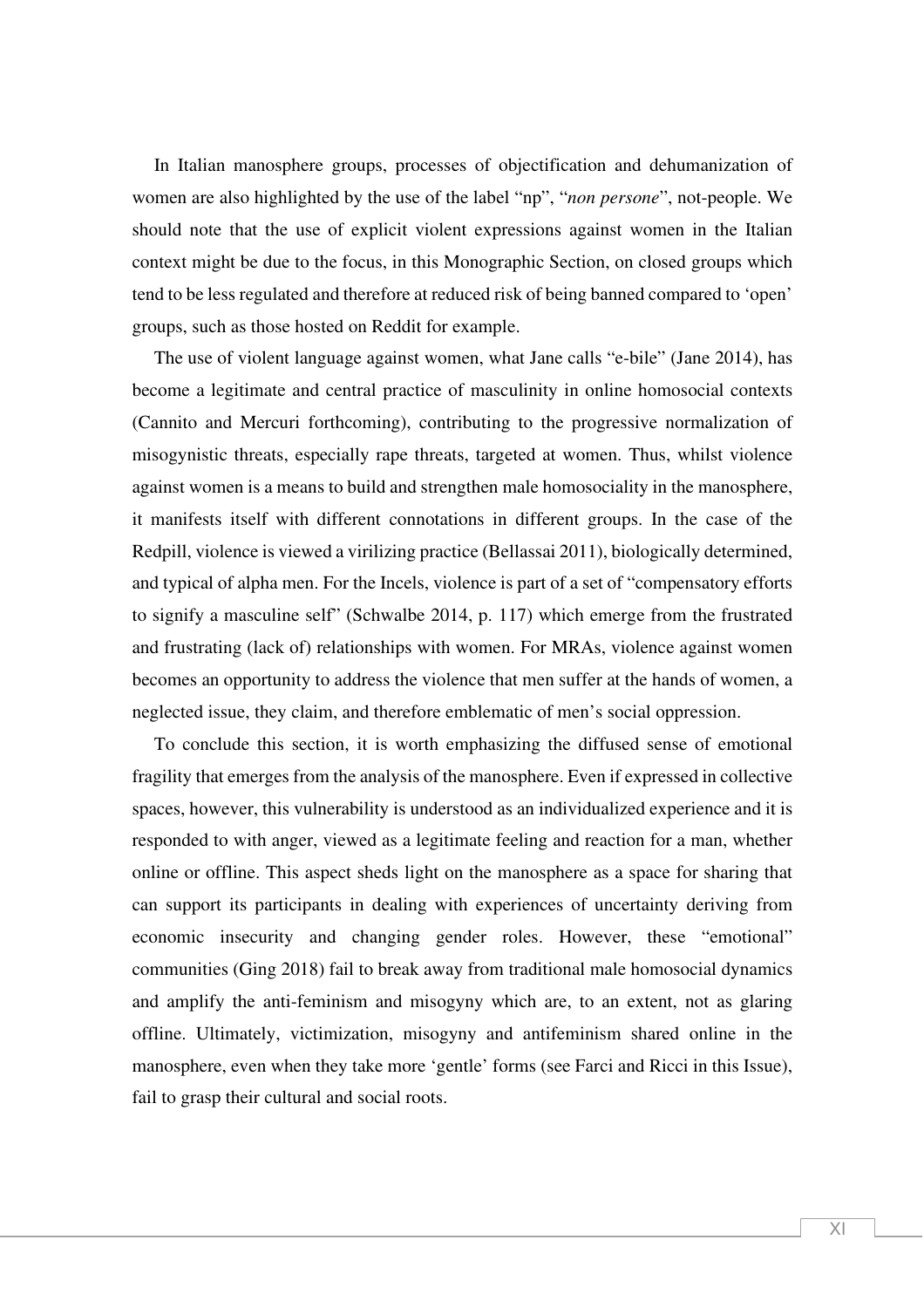#### *2.2 Cultural Repertoires and Masculinity: Global and Local Dynamics*

The second theme that this Monographic Section sheds light on is the role of cultural repertoires shared within the manosphere and emerging most visibly in Capalbi's and De Gasperis' articles, and to a lesser extent in Farci and Ricci's. Frequent comments and discussions on cultural products and figures allow us to make sense of the manosphere not just as a community of practice (Paechter 2003), but also as a community of audiences which consume and interpret cultural products according to more or less codified cultural frames of reference.

The analysis of how Incel groups appropriate the figure of Joker (see De Gasperis) and Giacomo Leopardi (see Capalbi) offer a new perspective on the specific subculture of these communities. Whilst most scholarship (e.g., Ging 2019; Witt 2020; Papadamou *et al.* 2020) looks at the mythicization of Incel heroic role models of masculinity such as Elliot Rodger and other young perpetrators of terror attacks and massacres, less attention is devoted to alternative gender models that might be specific to different national and local socio-cultural contexts.

In her contribution, Capalbi focusses on the Italian Incel community's response to the film "Joker". Released in 2019, the film focusses on Arthur Fleck's life, his experiences of social neglect, abuse, stigmatization, violence and psychological distress, embodied by scars and body disfigurement, and his transformation into Joker. His scars are also associated with his rejection by a woman who will later become a victim of his avenging fury. Joker is, therefore, emblematic of two key aspects of the victimizing rhetoric of Incel identity: physical ugliness and oppression at the hands of women and feminist demands. Capalbi combines media and audience studies approaches to analyze how the Italian Incel Forum (*il Forum degli Incel*) interprets the character of Joker based on cultural repertoires, well-established in US Incel circles, that draw on Red Pill philosophy and on hierarchies of masculinity. In so doing, Capalbi shows the ambivalent reception of globalized cultural and media products by local audiences. In the Italian case, for example, whilst an Incel user is critical of the Americanization of Italian Incel culture, others complain that global cultural products such as South Park, Japanese manga and Harry Potter have been opposed by mainstream Italian censoring and moralistic culture. Similarly, the transition of the historic '*Forum dei Brutti*' (Forum of the Uglies) into the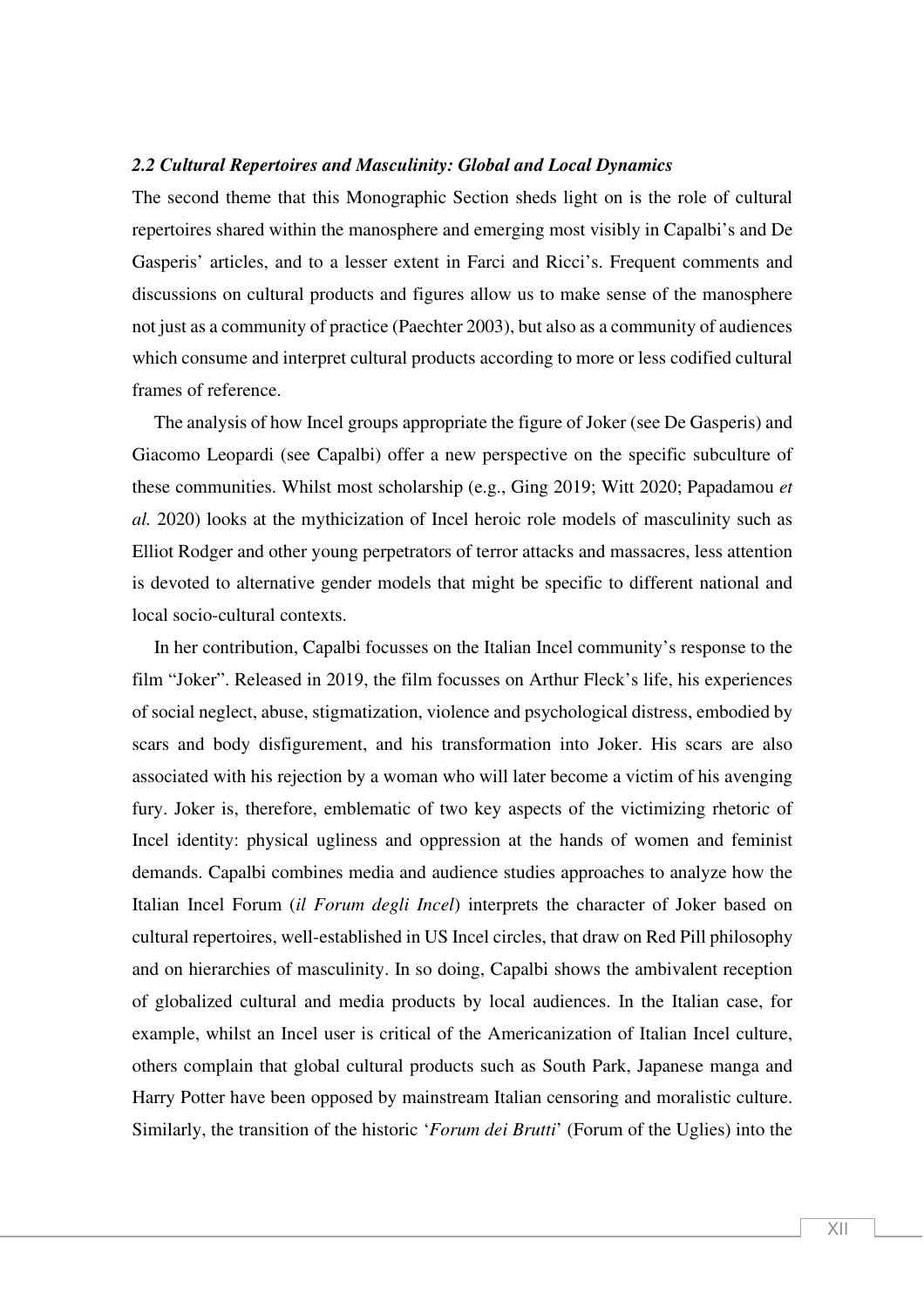'*Forum degli Incel*' (Incel Forum) was a result of Italian media's assimilation of the Italian online community with its American counterpart. Ultimately, Capalbi argues that through the consumption and interpretation of global cultural products such as the film Joker, Italian and American Incel communities reveal the close alignment of their discursive and ideological repertoires. Even if Italian Incels reject being assimilated into American Incel ideology, they all identify with Joker and what it represents, i.e. being ugly and a loser, and they all repudiate Batman, handsome, rich and essentially a chad with high LSM. Joker is *the* embodiment of the average white, straight, ugly man who, as a forum member puts it, has been "thrashed by society" (p. 117), is oppressed, and risks being censored, in its digital version, by so-called Nazi-feminists because of his association with the 2012 US Aurora Massacre. Members of the Forum reject any connection between the film Joker and this and various other violent events that took place in the US, and dismiss this alleged causality as "feminist hysteria". However, they also praise Joker, ugly and a loser just as they are, for having had the courage to take some form of (violent) action. The theme of violence remains, therefore, central in the influences of global media representations, even when consumed and made sense of within contingent and contextual repertoires.

De Gasperis offers an analysis of manosphere models which is even more rooted in the Italian socio-cultural context. Here, the romantic poet Giacomo Leopardi functions as an "Incel *ante litteram*" who, like Joker, was supposedly ugly and unsuccessful with women. However, the figure of Leopardi is different from Joker. The latter is an ugly loser who rebels against his fate and violently reclaims his power over those who stigmatized and marginalized him (men and women). Leopardi, on the contrary, expresses his aching loneliness through his poetry. Thus, whilst Joker regains his masculinity as a violent anti-hero, Leopardi remains emasculated. "*Giacomino*", the infantilizing diminutive used by a forum user to refer to Leopardi, both reinforces this devirilization and establishes an intimate connection with him. In her analysis of these dynamics, De Gasperis shows that the construction of masculinities operates through cultural and discursive productions and reinterpretations, which can be viewed as examples of a counterculture and read as instances of the performativity of language.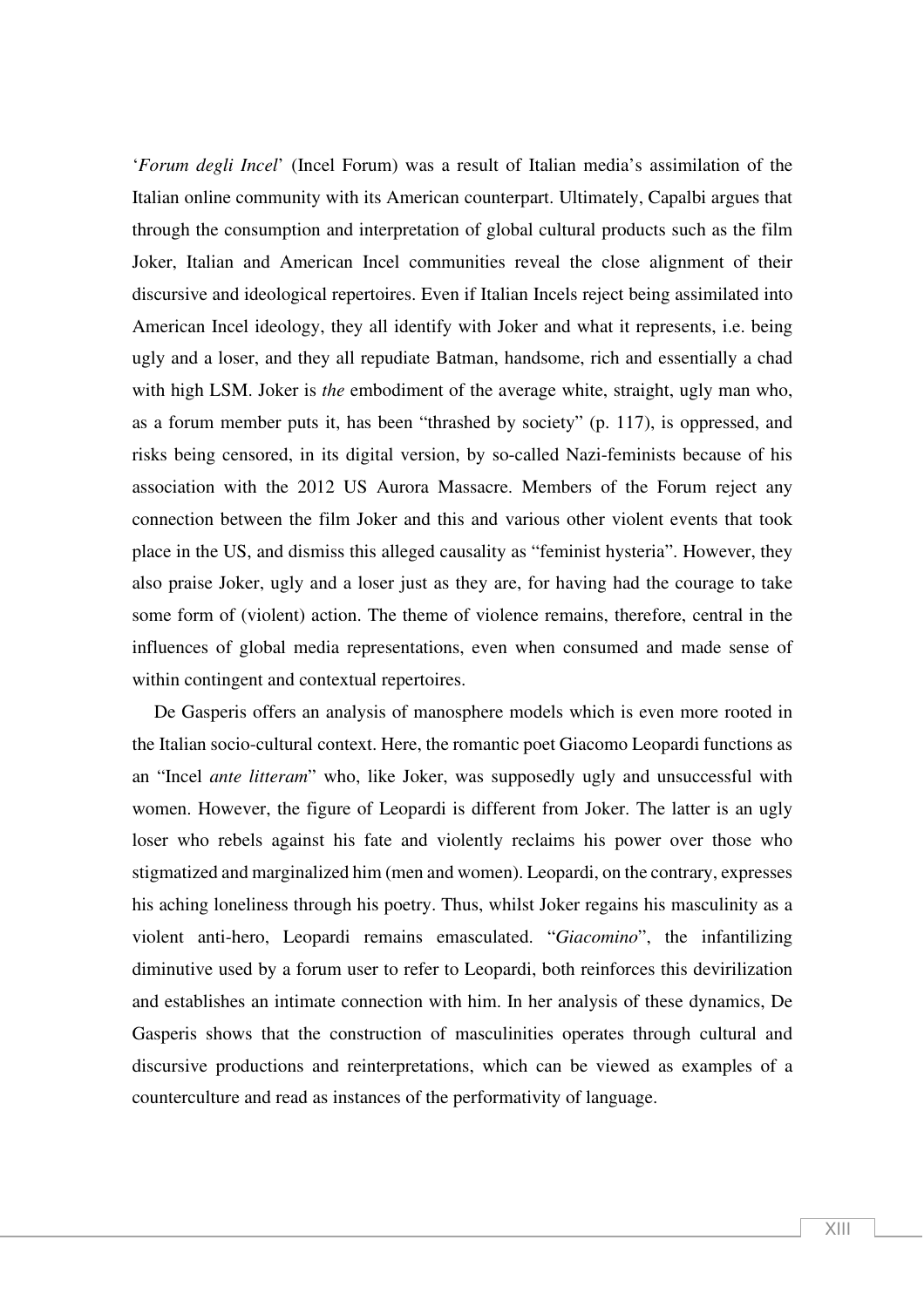Leopardi is also positioned, on one hand, alongside other "ugly" Italian literature figures, such as Dante and Petrarca<sup>9</sup> who sang their unrequited love, and, on the other hand, in opposition to other figures, such as the poet and writer  $D'Annunzio<sup>10</sup>$  who embodied a successful masculinity, both professionally and with women, and is therefore referred to as an "alpha male" (also *ante litteram*). These examples shed light on the ways in which the globalized matrix of manosphere masculinities is appropriated and applied to a variety of localized contexts, cultural phenomena and products. Moreover, these analyses reveal a juxtaposition between references to mainstream and popular culture figures (such as Joker) and others which are more erudite (such as Leopardi). The talented poet rejected by women might well be the precursor of the contemporary nerd and *geek* who are at the roots of the Incel movement (Ging 2019). Or, he might well be a different character altogether, one with literary skills – as opposed to the technical skills of the nerd – and one that is made sense through a humanistic – as opposed to technical-scientific – cultural capital that marks a distinction with the socio-cultural repertoires of the Italian and American manosphere.

The other most relevant contribution to the theme analyzed in this section is Farci and Ricci's. In it, the authors explore the discursive production of Marco Crepaldi, a young Italian social psychologist who uses YouTube to divulge messages partly inspired by manosphere ideology, albeit not necessarily directed at a specifically manosphere audience. Crepaldi makes reference to gender essentialism and to pseudo-theories of biological determinism which hint at the losses that neoliberalism thrusts onto white, heterosexual cis men, subjected to an oppressive and hindering gendered socialization. Crepaldi's rhetoric and messages are, to an extent, different from those of the manosphere. For example, he makes explicit refence to the double sexism that disadvantages men and women alike, and in doing so he implicitly condemns the violence of the manosphere, although, through his logic, he ends up justifying its existence. Crepaldi never mentions the manosphere, but he hosts people who are variously

<sup>&</sup>lt;sup>9</sup> Dante (1265-1321), the author of the masterpiece *Divina Commedia*, and Petrarca (1304-1374), wellknown for the sonnets of his *Canzoniere,* incidentally were married and had children.

<sup>&</sup>lt;sup>10</sup> Gabriele D'Annunzio, poet and writer, author of the novel *Il piacere*, lived across the nineteenth and twentieth century, he died in 1938.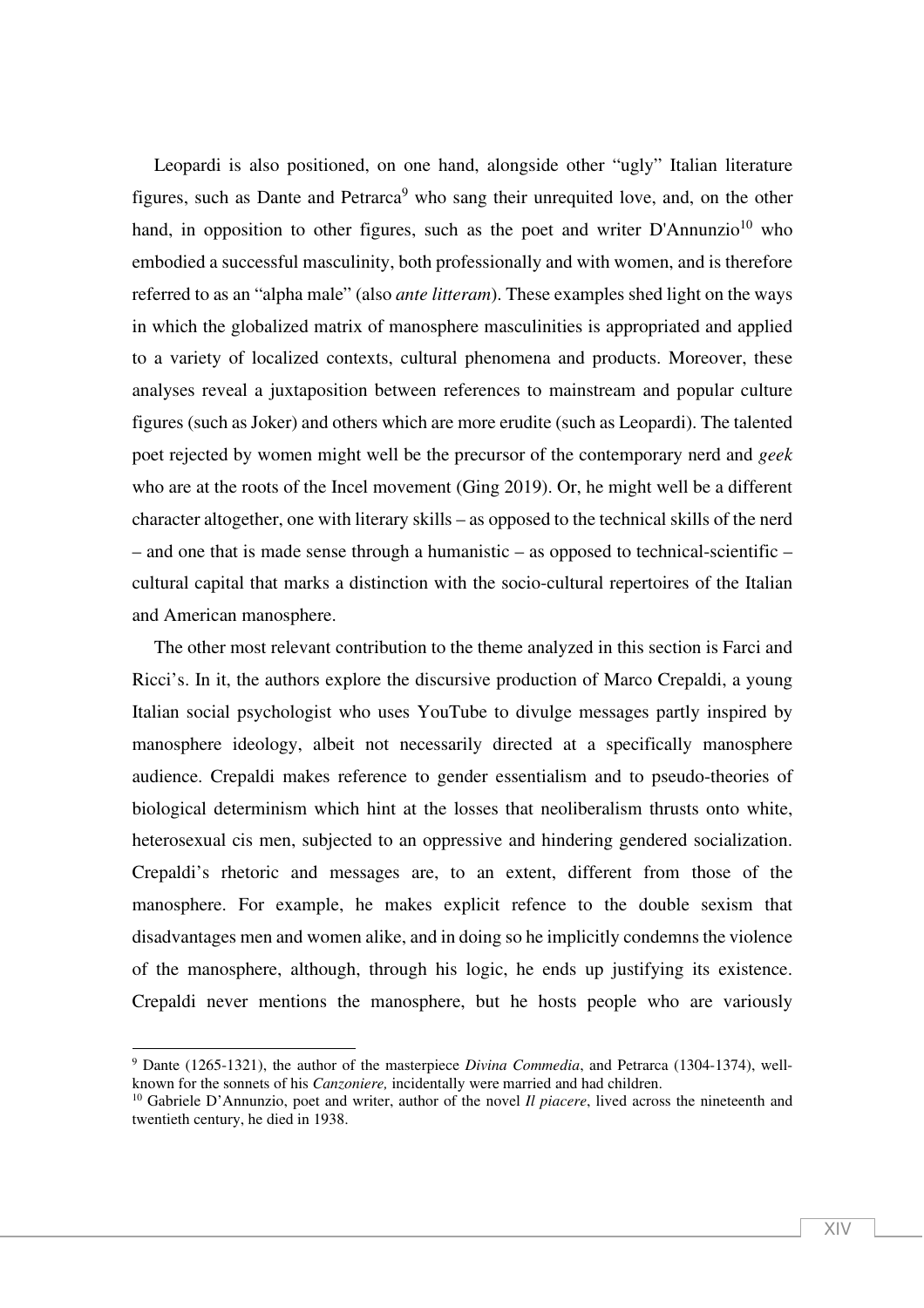connected to it on his YouTube channel. For example, he interviewed a member of the Italian Incel Forum without ever problematizing their message, and therefore giving them access to his far-reaching platform.

Crepaldi distances himself from the language of the manosphere, but not necessarily its contents. In this way, Farci and Ricci point out, the soft-spoken and polite youtuber "does not deconstruct the roots of the male stereotypes that inflame the Incel's *howled* claims, but he merely dissociates himself from their behavior by offering his audience a comforting way to feel *morally* different, without ever really questioning themselves" (p. 173, emphasis in the original). By showing concerns for the plights of both sexes, Crepaldi might even appear as a supporter of feminist demands, but he also distances himself from what he refers to as neo-feminism, for example by attacking the feminist media platform 'Freeda' which, according to him, focusses entirely on superficial issues and demands.

Farci and Ricci suggest that Crepaldi's character and cultural production represent a "third way" of the Italian manosphere, neither openly anti-feminist, nor entirely profeminist, and one which is ambivalent towards the overall so-called costs of masculinity. In particular, it is unclear who bears these costs: whether the individual (white, heterosexual, cisgender men) or the broader social structure. In this case, as in the examples examined by Cousineau and Meszaros, the general pattern that emerges is the de-politicization of gender analyses and of manosphere masculinities. This approach also distorts feminism – obscuring its plural nature – and conceals the fact that the manosphere is a form of backlash (Faludi 1992) towards feminism and women's social advances to which platforms, such as Freeda, are giving visibility.

# *2.3 Rethinking the Boundaries of the Manosphere: Glocalisation and the Relationship Between Life Online and Offline*

The third and final theme that emerges from the Monographic Section pertains to the boundaries of the manosphere.

Scarcelli's contribution is especially useful in allowing us to problematize the definition of this term. Drawing on in-depth interviews with adolescent young men belonging to closed Whatsapp groups, the author proposes a rearticulation of the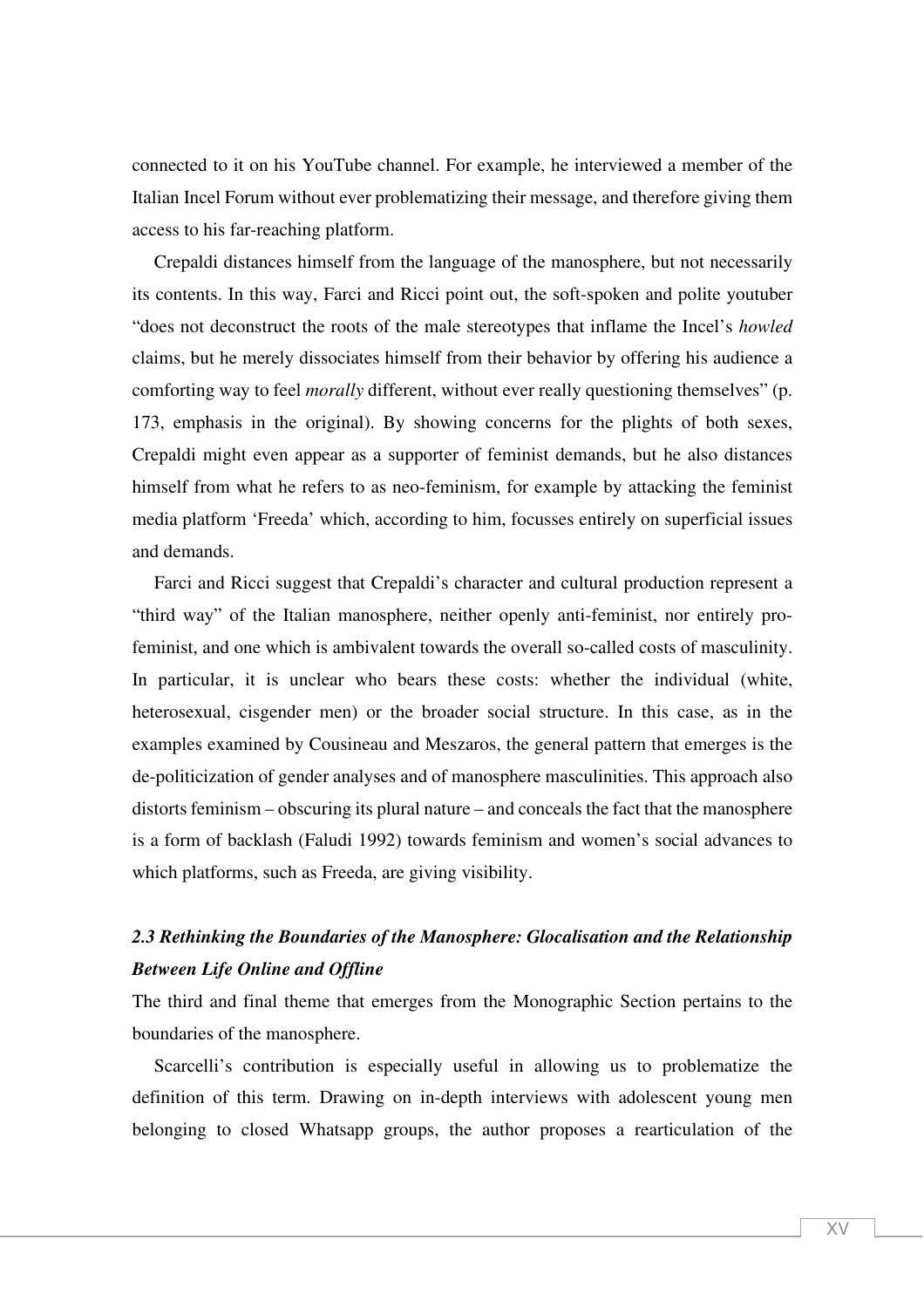manosphere, understood as a community of gendered practices. These communities include also peripheral groups, connected, often without a clear reference, with the more articulated galaxy that makes up what we now call the manosphere. Scarcelli raises three important questions. The first concerns the definition of center-periphery in the manosphere context. Thinking about gender as a community of practice (Paetcher 2003) enables us to observe how these practices unfold and change over time, in some cases bringing groups which were originally peripheral to the manosphere much closer to its center. Scarcelli questions whether the adolescents he interviewed could be viewed as occupying an increasingly central position within the manosphere. On one hand, they share practices similar to those performed by groups that explicitly recognize themselves in the manosphere, such as girl-watching, digital doxing and slut-shaming, without having completely internalized and recognized their values and ideologies. On the other hand, they distance themselves from openly anti-feminist and misogynist positions. Nevertheless, the engagement in problematic homosocial online practices has the potential to unleash processes of radicalization that might lead, in turn, to a more complete and explicit identification with the ideological values of the manosphere and to the progressive assumption of a position of legitimate peripherality within what we define as the manospheric community of practices. In this evolutionary process, we can view Whatsapp groups, such as the ones that Scarcelli explores, as far from being naïve and only unwittingly engaging with hard-core manosphere cultural repertoires, but instead as spaces where these very repertoires are knowingly produced and exchanged with the 'manosphere central', in a dynamic and circular interplay of micro and macro levels. In this sense, the processes described in Scarcelli's contribution are quite similar to the ordinary practices that are commonly enacted within any local community of practices in homosocial contexts, with the difference that the digital dimension allows to reach wider communities whose boundaries go beyond those of "natural groups". Through the exchange of photos, memes and videos, closed Whatsapp groups operate as "digital locker rooms" that facilitate the dissemination of sexual contents involving women, often minors and other non-consenting parties, and easily drifting into revenge porn practices (Semenzin and Bainotti 2020).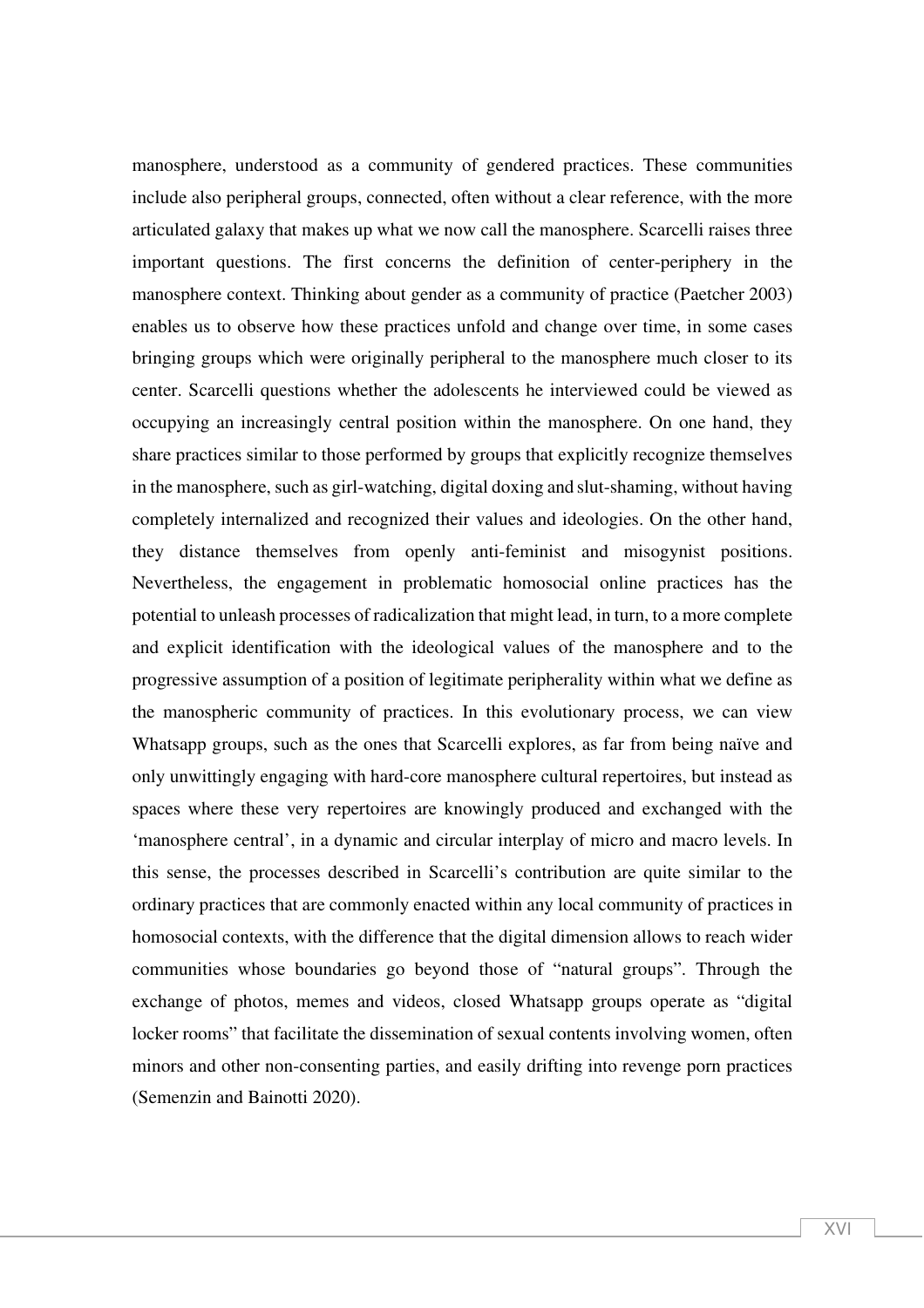The above leads to the second issue that Scarcelli's contribution emphasizes, i.e. how the affordances of different social media translate into different performances of masculinity that "dictate the posture and contents within the group" (p. 11). Values shared on the 'manosphere proper' are present in closed Whatsapp groups even when they do not explicitly refer to pseudo-scientific theories and explicitly ideological legitimations. It is through memes, the most frequently shared content in digital media, that violent, sexist and misogynistic messages are relayed within a, supposedly, playful and humourous register (Ferrero Camoletto 2013). The popularity and normalization of this type of visual content contributes to its taken-for-grantedness and therefore to the banalization of sexism. The latter, rather than being formulated as part of ideological identity politics, as seen earlier in part of the manosphere, becomes a mere and ordinary gender performance. The manosphere, therefore, cannot be identified only with angry, white, middle-class men, but it also includes multiple more or less intellectual orientations and everyday practices that open up its participation to a broader public.

The porous boundaries of the manosphere, therefore, do not present a clear demarcation or rigid separation between its practices and gender performances. This allows exchanges, connections and contaminations that reinforce and reproduce the dominant gender order and hierarchy, and can lead, due to the velocity of digital transformations and proliferation of online communities, to greater radicalization of extremist positions (Baele *et al.* 2019; Ribeiro *et al.* 2020; Mamié *et al.* 2021).

The final point related to Scarcelli's contribution has to do with the relationships between global and local. As the author states,

I refer to practice as a relationship between *global and local:* neither the communities of practice nor the identities associated with them are formed in isolation. Masculinity and femininity, however local, are not formed in a social and cultural vacuum; they are influenced by the mass media, popular culture, normative backgrounds, and by all different forms of masculinity and femininity. Therefore, although communities of practice are necessarily local, they incorporate practices that may be common to a much broader constellation (p. 22, emphasis in the original, our translation).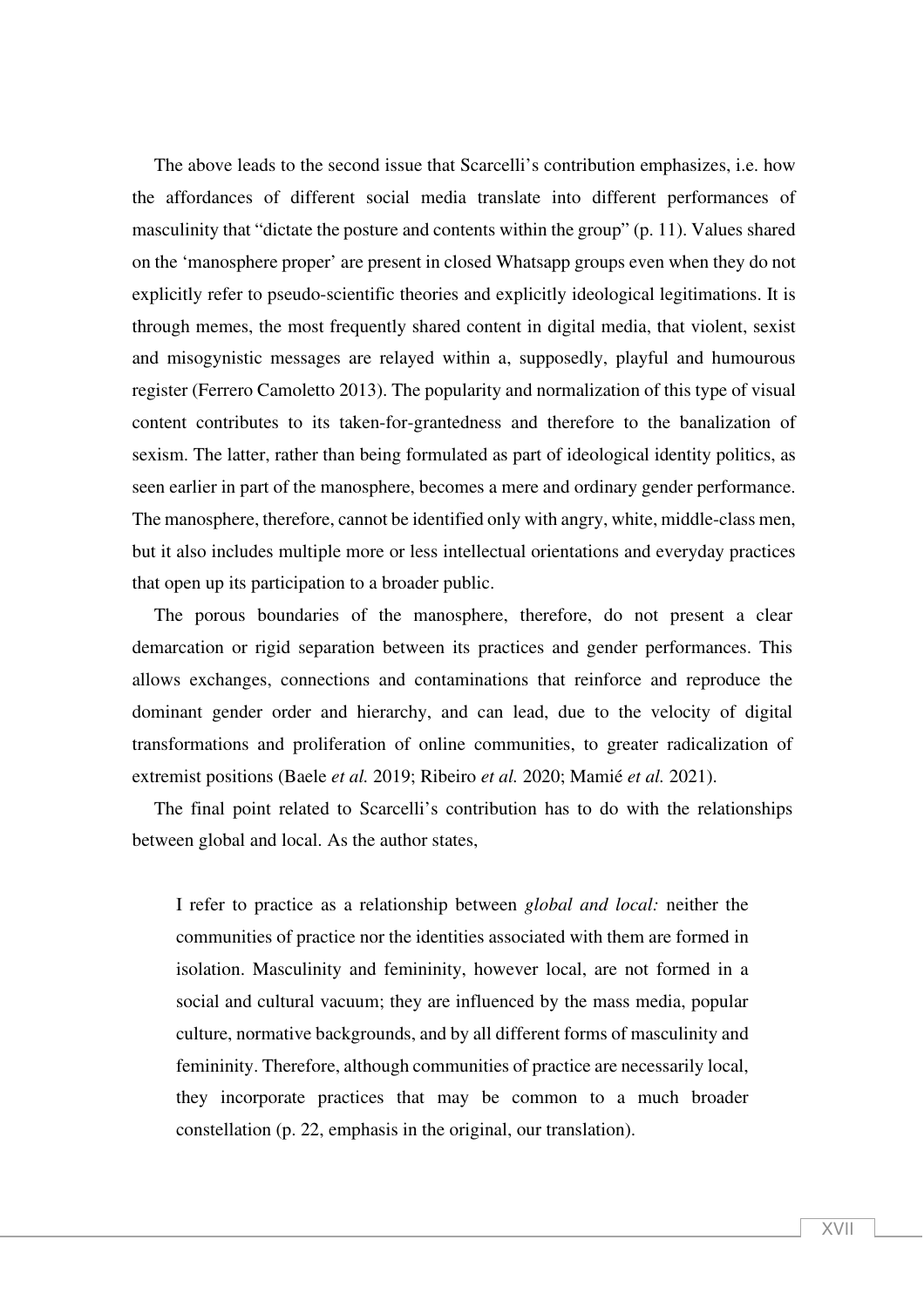Practices that 'may be common to a much broader constellation' include patriarchal culture which may go unnoticed in everyday life but is radicalized and amplified by the communities we explore in this Monographic Section. Patriarchy, in other words, finds a way of innovating itself, by appropriating the means and spaces offered by new digital technologies, whilst continuing to reproduce misogynistic content and gender inequalities.

 The themes of the boundaries of the manosphere, of the relationship between online and offline life, and of the relationship between global and local also emerge in Meszaros' contribution. As far as the former two are concerned, the author reflects on the shared ideological background that unites some manosphere groups (in particular Pick Up Artists, Men Going Their Own Way and Incels) and the international dating market. Common ideological elements between these two can be observed in their critique of the instrumental hypergamic orientation of Western women, defined as "gold-diggers", and in the use of language exported from the manosphere, such as "unplugged from the Matrix". By focusing on the 'offline' world of the international dating market, Meszaros provides further insights on the possible interactions between online and offline spaces. Interestingly, it shows that the discursive and masculine repertoires of the manosphere influence offline masculine practices by providing them with validating cultural references and even moral justifications for their life choices.

Meszaros' article also offers an intersectional perspective on the links between the global and local dimensions of the practices of masculinity that she explores. Both men who participate in the manosphere and the men she interviewed – mainly American, Canadian, and Australian men who participate in "love journeys" organized by AFA (A Foreign's Affair) – make reference to the stereotypical figure of the highly desired 'Stacy' (Menzie 2020), a woman with high erotic capital, which, via the LMS law, can be translated into economic capital and prestige. However, when men are rejected by their fellow countrywomen 'Stacys', dynamics of de-humanization are set in motion (see also Dordoni and Magaraggia's contribution in this Monographic Section). This result, Meszaros shows, in a redirection of the men she interviewed towards women from Eastern Europe (Ukraine), Southeast Asia (Philippines) or South America (Colombia), whom her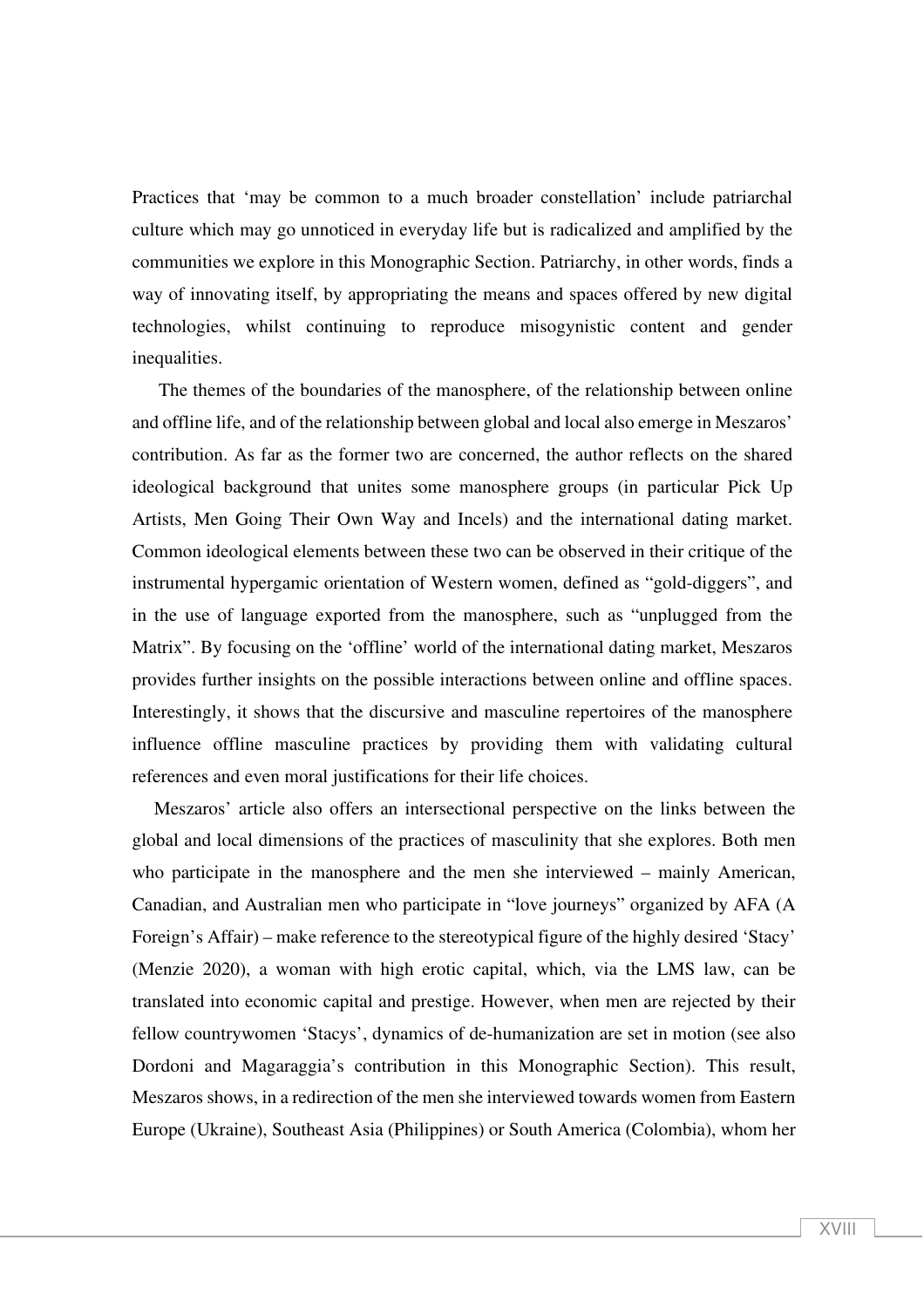male participants both fetishize and racialize. The juxtaposition of these models of womanhood – Stacy, the western, white, beautiful, unavailable and demanding woman vs. a beautiful, available, docile and young 'foreign' woman – constitutes a glocalized dimension of spaces and practices closely aligned with the manosphere. Furthermore, the men interviewed by Meszaros describe themselves as middle-class breadwinners (small entrepreneurs or middle managers), particularly affected by the economic crisis and by the changes in the increasingly flexible and de-regulated neoliberal market. Aware of embodying a model of masculinity which is a far cry from the hegemonic one, they feel discarded by Western women. Here, it is impossible not to notice similarities with the plight of the Incels and the 'betas' of the manosphere, who claim to be chosen by their fellow countrywomen only in their role as providers, as exemplified by the motto "Alpha Fucks / Beta Bucks" (Van Valkenburgh, 2021, see also Cousineau in this Monographic Section).

In the sexual and marriage markets beyond the West, these men are able to perform a successful masculinity and even gain positions in the hierarchy of hegemony, precisely because they are breadwinners. Here too, as in the case analysed by Cousineau, meritrewarding neoliberalism, individualism and market laws (wherein freedom is freedom to consume) are applied to intimate and sexual relations (Zelizer 2005). The Incels analyzed by Dordoni and Magaraggia are once again relevant here, with their claim for the right as beta men to have sexual partners, even if this means having to pay for their services.

Meszaros' participants know that taking part in 'love tours' makes them, by their own admission, 'losers' in front of their friends and family. But in the manosphere context, where sexual relations are mostly understood instrumentally and transactionally, they are simply escaping the Western gender order by shifting relations with women to an economic level. In this sense, Men Going Their Own Way represent the other side of the choice spectrum for men, given their decision to escape from relations with women (Westerners "corrupted" by feminism) (Lin 2017) altogether. Meszaros' participants, instead, fully accept the commercial nature of their relationships, because, in the sociogeographical contexts in which they occur, they give them a much greater bargaining power. It can be argued, therefore, that the controversy with Western women is not so much about their supposed greed or about their denying men sexual and/or intimate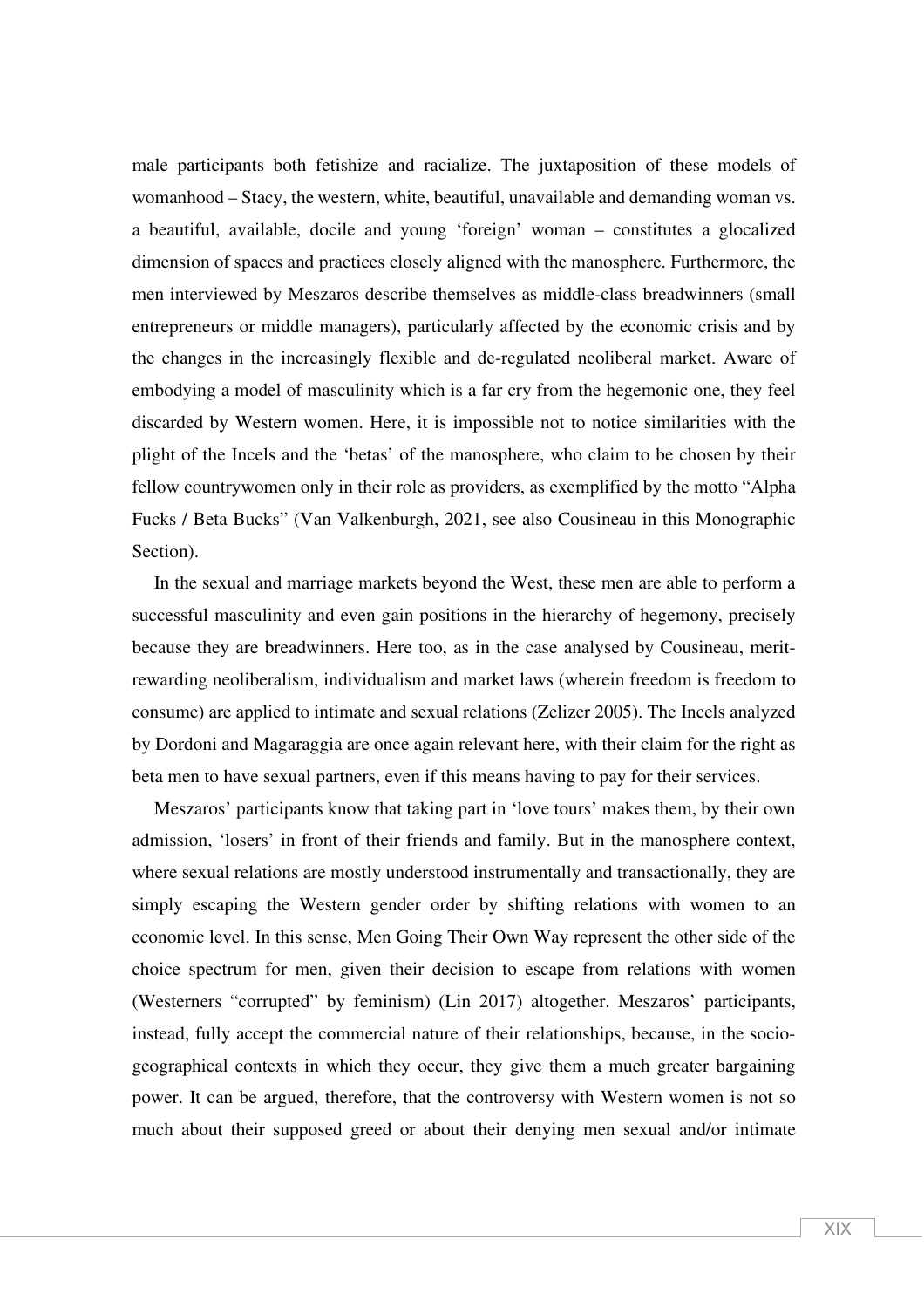relationships, but it is rather about men (not) having complete power. The intersections between local and global and between online and offline is therefore articulated around what is viewed as centrally at stake in gender relations: the exercise of power by men.

### **3. Studying the Manosphere: Ethical and Methodological Issues**

As a complex field of study, characterized by blurred boundaries, rapid changeability, and dynamic interchanges between online and offline dimensions, the manosphere entails specific ethical and methodological challenges and opportunities for those who wish to research it.

Scholarship on this phenomenon has explored most visible manosphere communities, often on prominent platforms such as Reddit, with some studies that look at intersections and cross-fertilizations between these communities (e.g. Farrell *et al.* 2020; Ging 2019; Ribeiro *et al.* 2020). Identifying less accessible manosphere groups which might operate in online spaces with high levels of gatekeeping or on the dark web, remains a challenge for researchers, as is the exploration of the fluidity and mobility of manosphere participants within online domains and across online and offline settings.

Advances in computational social sciences<sup>11</sup> and big data analytics offer new opportunities to explore the dynamism, interconnectivity and mutability of this dimension of digital social life (see for example Jaki et al 2019; Farrell et al 2019; Stephan et al 2020). Computational methods in the social sciences enable the mapping of digital networks and the analysis of large datasets: for example, in their study of seven online communities on Reddit with openly misogynistic content, Farrell and colleagues (2019) were able to analyze 6 million posts, from 300K conversations created over seven years. The growth of computation social sciences is a reflection of the popularity and need for

<sup>&</sup>lt;sup>11</sup> The use of computational tools (from basic data mining to the more sophisticated design and use of software and algorithmic solutions to automatically collect, structure and code large data sets) in social sciences is an important development that enables volume analysis, the variability of social data, digital media and other electronic databases. Therefore, what is commonly known as "computational social science" is a rapidly developing interdisciplinary scientific field that combines computational methods and practices with applications of social theory (Lazer *et al.* 2009; Shah *et al.* 2015).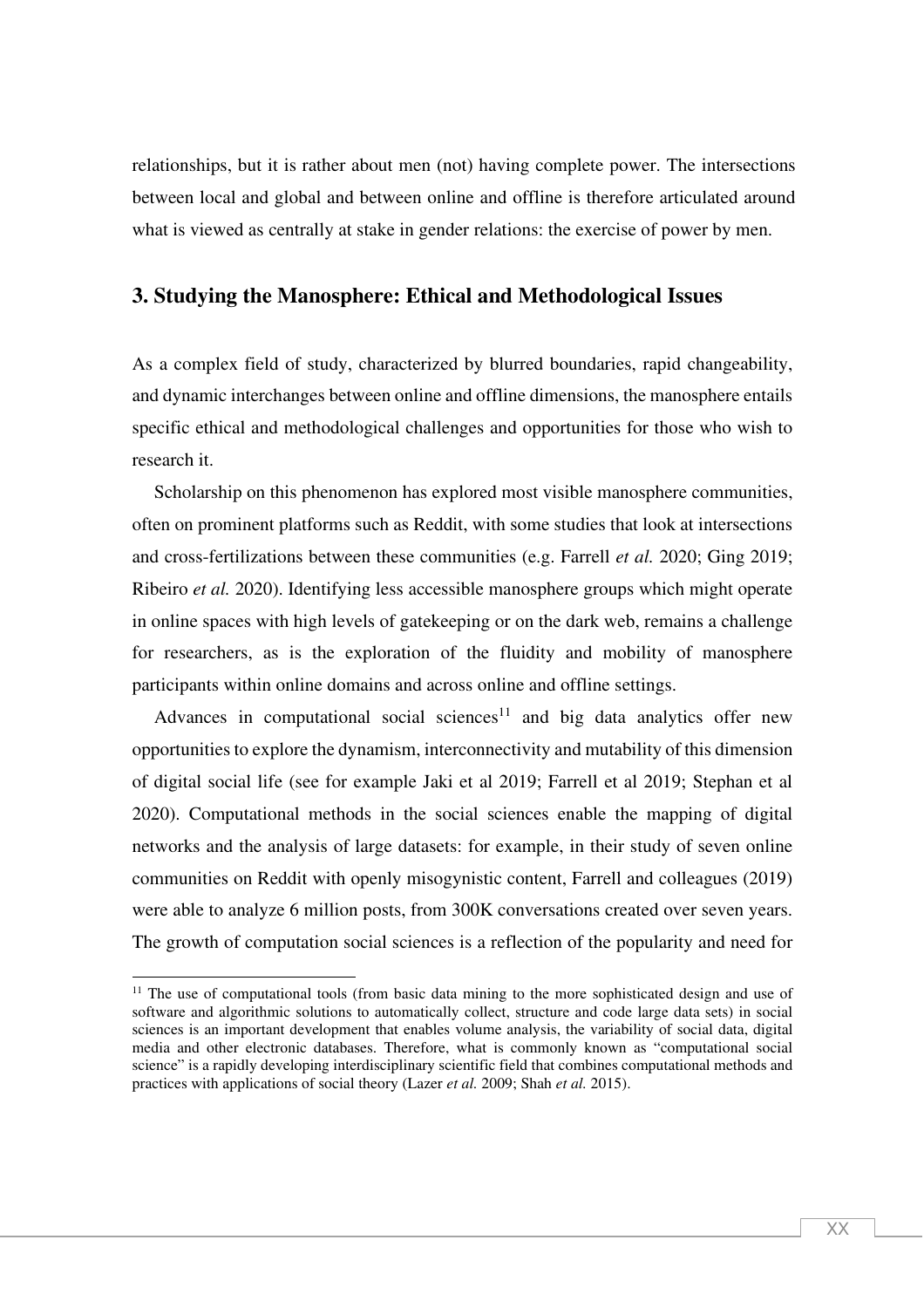these methods, but sophisticated technical knowledge is required in order to adopt them. In this respect, a methodological and broader epistemological challenge for the social sciences is to ensure that command of these methods is not in the 'hands' of just a few experts in specific geographical locations, for example English language-dominated, a development which could obscure large scale analysis of other thriving online communities, such as the Italian manosphere.

Of course, big data analysis, is and should not be the only or the preferred method of researching the manosphere. As the contributions to this special issue show, smaller-scale in-depth qualitative digital ethnographies can yield rich findings that capture individualized as well as collective expressions of emotions, ideas and more. With these approaches, it is possible to have relatively easy access to vast and varied rich ethnographic data, which can be collected without the researcher 'interfering' in the field. The empirical material is 'out there' with no need for researchers and participants to coproduce it. The researcher's role is rather to carefully select, filter and analyze the data in light of their research focus. The low costs involved in this type of data collection, compared to other more resource-heavy qualitative research methods, is another advantage of doing research online, as is the fact that this research can be carried out at most times, even in the context of the current pandemic, with all the limitations it has imposed on other more 'traditional' and less adaptable qualitative research techniques. Most contributions in this Monographic Section employed these methods, and in the few exceptions, researchers did not make direct contact with more radical manosphere groups in their ethnographic fieldworks but involved male adolescents who use closed whatsapp groups (Scarcelli) and men who access international dating agencies (Meszaros).

Whilst we can easily identify some of the advantages of using the research techniques mentioned above, their limitations should not be overlooked. One of them is the difficulty, even when using computational methods, in obtaining precise socio-demographic information of manosphere participants, who mostly operate through anonymized profiles. This clearly reduces the opportunities we have to explore their backgrounds and how these interplay with the discourses and rhetoric that are used. Moreover, as mentioned earlier, we should also consider that not all manosphere communities are accessible through mainstream platforms – some exist in encrypted digital spaces, others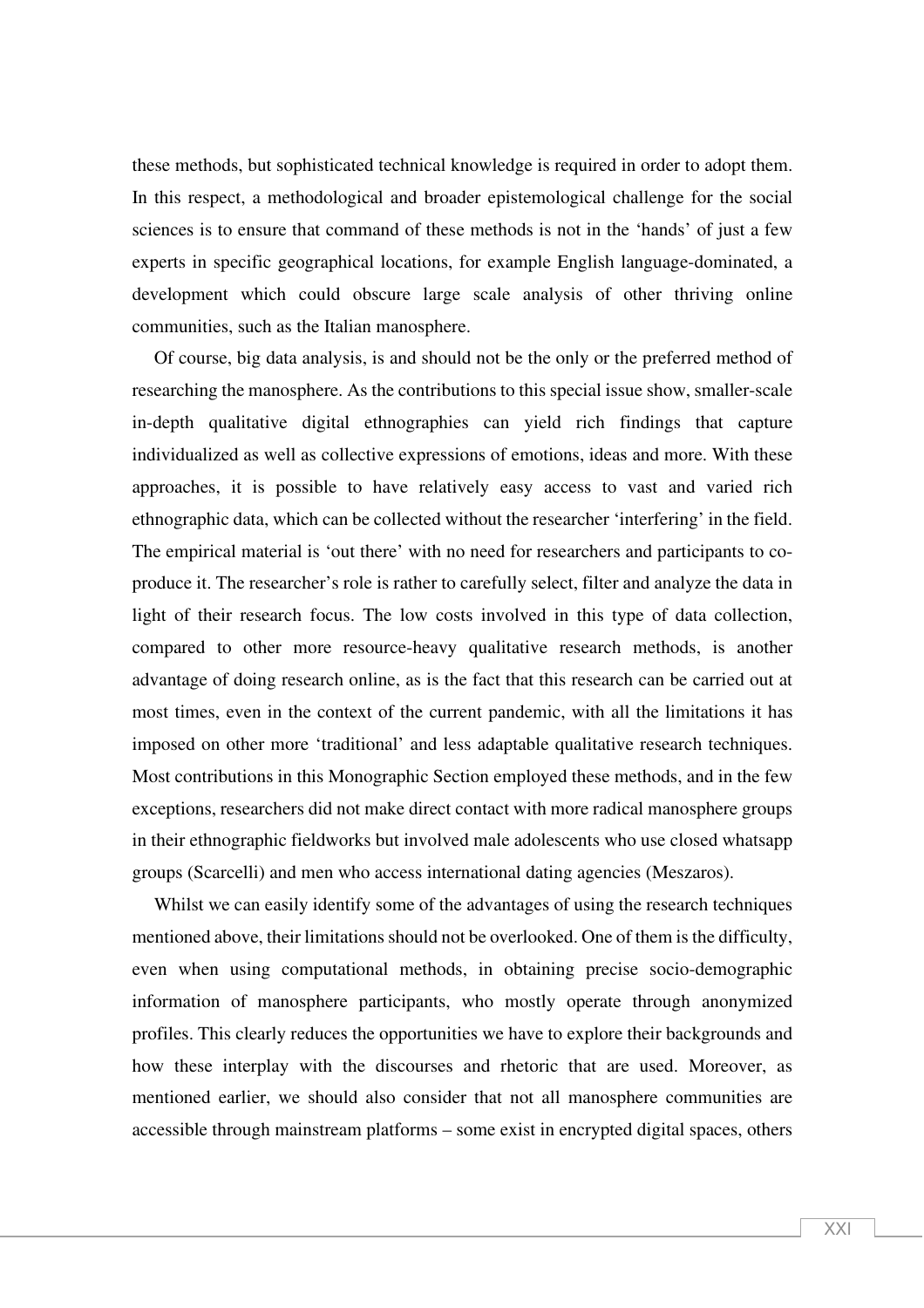might give access only through more rigorous screening – thus remaining largely invisible and therefore absent from studies in the field.

Another aspect to consider are the 'politics of accessibility' to the manosphere in relation specifically to the ethics of doing digital research. Key here is the fundamental question that researchers of digital spaces have been grappling with: are digital communities and platforms public or private spaces? The distinction between the two, public and private, is rarely clear-cut but it becomes even more complex and blurred when it comes to the digital sphere. Here participants might have different expectations on whether an online community they participate in is a space for private reflection amongst similar-minded people or whether they are fully aware, and perhaps even keen, that their contributions might be used for public consumption.

Questions that researchers of digital spaces need to consider are therefore: to what extent do participants in online communities expect their exchanges to be private? Is this expectation something that 'covert' researchers should be mindful of when reporting the data collected in published work? Should extracts from exchanges in online forum, such as the ones explored in this Monographic Section, be paraphrased and contributors' digital names pseudonymized? Should informed consent be sought before gaining access to these online spaces and in order to use and publish data collected there? We do not have firm answers to these questions which indeed remain highly contested and debated in social and other sciences (see, for example, Sugiura *et al.* 2016; Ravn *et al.* 2020). Moreover, as the Association of Internet Researchers (2019) amongst others, emphasizes, answers to these questions cannot but be highly contingent on the type of research that is conducted and its focus. As we see in this Monographic Section, our contributors decided not to paraphrase or anonymize extracts from the manosphere communities they study, based on the consideration that participation in them entails expectation of public access and use.

We need to consider, however, what the implications of reproducing problematic – in this case misogynistic and sexist – content is. Jane (2015) argues that one of the possible ramifications of the studies that recirculate what, as seen above, she calls e-bile is that researchers and research consumers themselves become almost accustomed to its violence and toxicity, to the point that this discourse could be taken for granted and, to a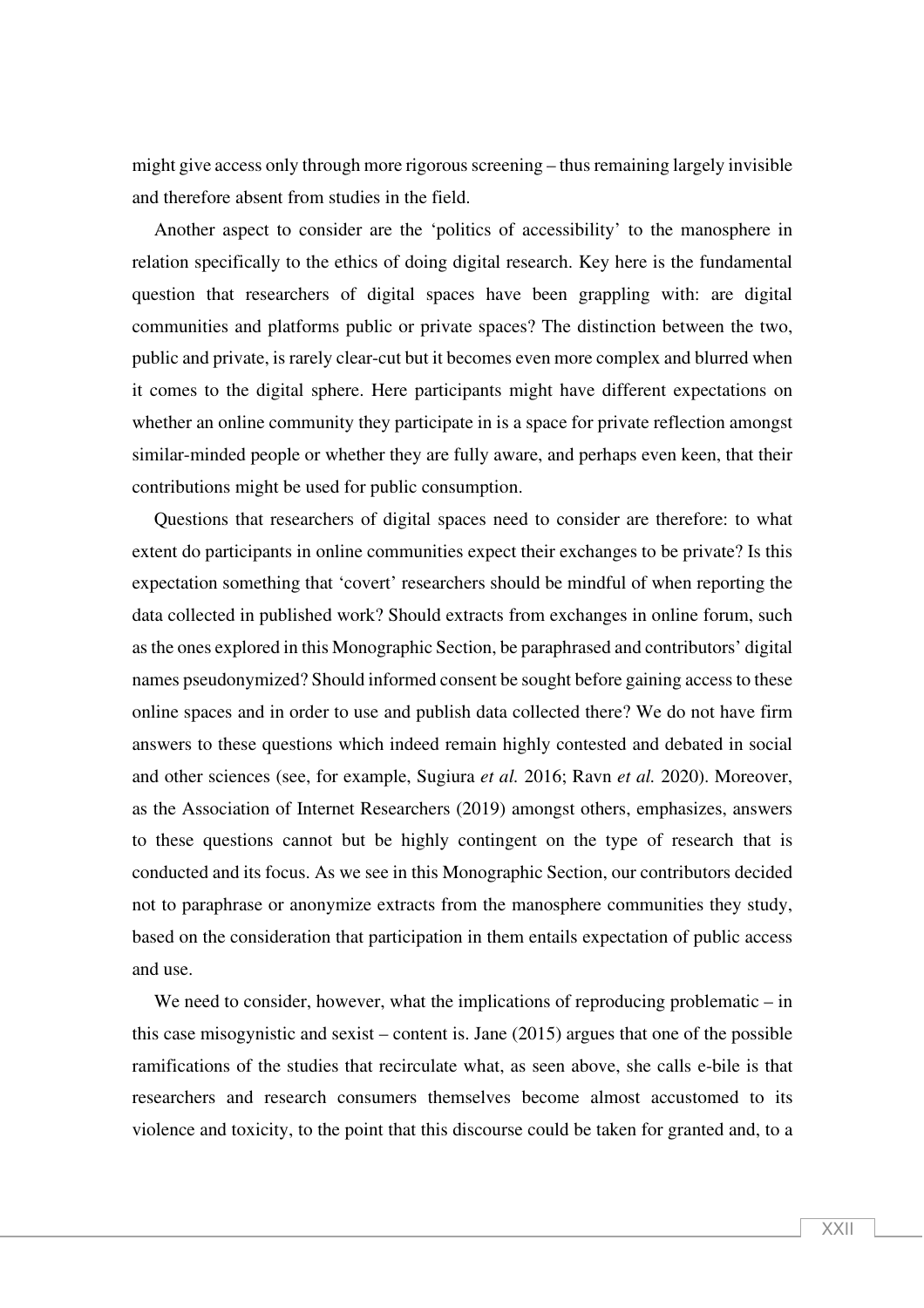certain extent, even tolerated, or amplified. The analysis presented by our contributors provides a critical framework which avoids such risks by addressing, contextualizing and making sense of the content presented.

Considerations about violent communication in the manosphere raise another ethical question: how should researchers respond to the use of language which might be in breach of laws and/or of platforms policies that are meant to protect against hate speech? Once again, there is no clear-cut answer to this question, given the diversity of jurisdictions and platforms policies in dealing with problematic online content. However, researchers have a responsibility to familiarize themselves with the policies and legal environments in which they operate, to abide by them and, ideally, to advocate for a change where protections and measures against hate speech are not yet present or lag behind.

The pervasiveness of hostile and aggressive attitudes towards women and feminism in the manosphere raises the issue of the vulnerability of researchers who wish to approach those who operate in it. Whilst the well-being of research participants should be central in social research, equally important is the need for researchers to avoid harms in the field. Contents shared within manosphere communities, such as hate speech and incitement to violence, can be stressful and harmful for researcher carrying out participatory observation, especially if this is conducted over a long period. Relatedly, another risk in the field is for researchers to become the object of targeted attacks by communities that use violence as part of their shared discursive practice.

Furthermore, even where there is no direct interaction between researchers and participants – as in the case of content analysis or digital ethnography – from a methodological point of view it is necessary for the researcher to reflect upon the epistemological perspective and positionality through which they approach the entire research process, from the development of research design to the analysis of empirical material. As far as we are concerned, the very decision to issue a call for a Monographic Section on this topic emerges from our positioning within a constructionist and feminist approach to gender. Through this lens, we strive to analyze the manosphere as a social phenomenon that operates withing a patriarchal matrix, strongly characterized by sexist, misogynistic and antifeminist contents, and, ultimately, we aim to sharpen the tools at our disposal in the fight to oppose violence against women and the marginalization of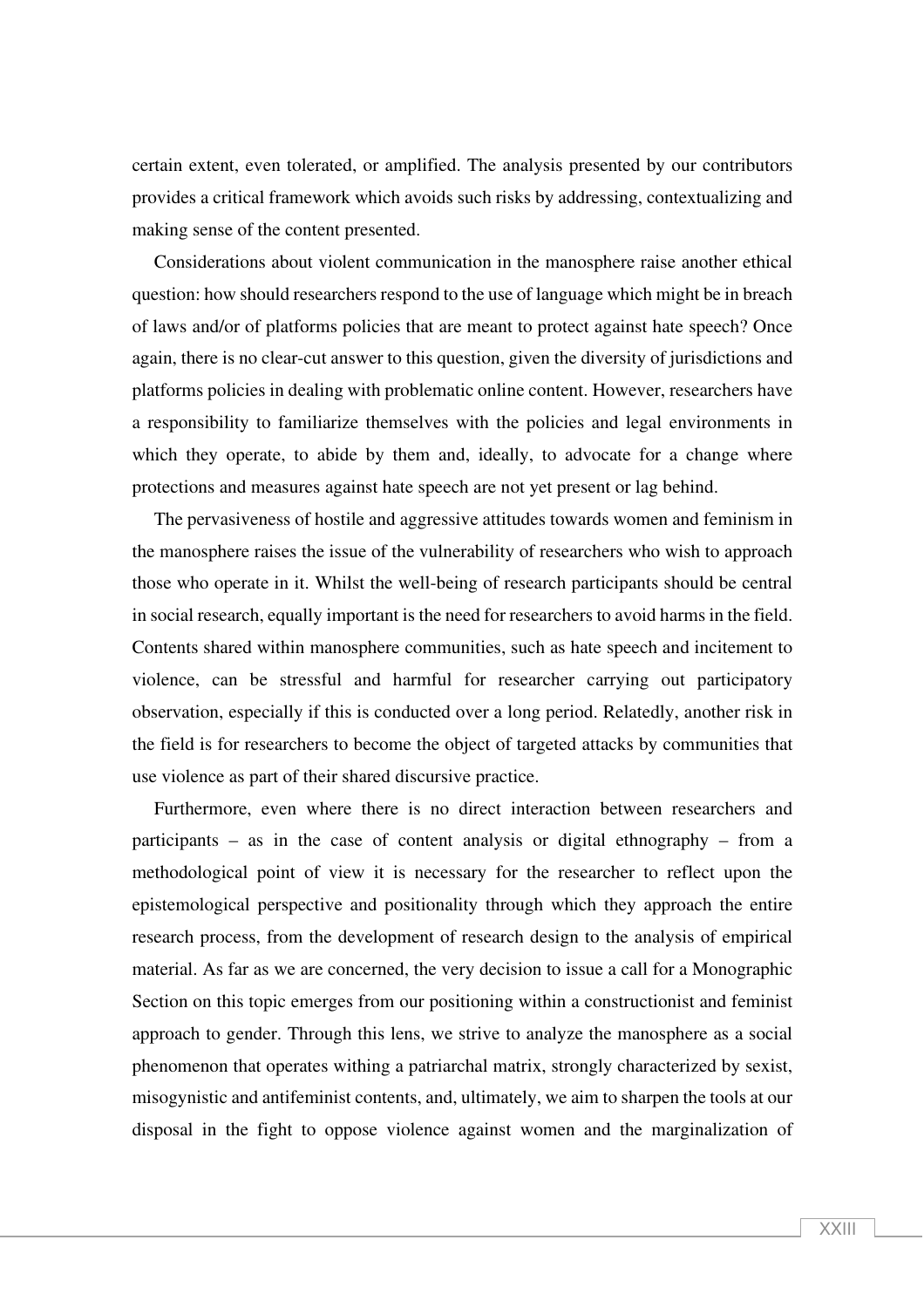different subjectivities. The decision to study empirical contexts motivated by extremist and anti-feminist ideological positions is therefore a political choice that informs our situated perspective and our scientific goals. It also implies, on a professional and personal level, putting ourselves at risk of becoming the object of attacks by the populations studied, which are rather familiar with the use of "shit storms" and other similar tools of intimidation<sup>12</sup>. It is in light of the possibility of these risks and of the violence they embody, that it is even more imperative to find individual and collective solutions and systems of support to study this social phenomenon in depth, and in doing so, to counteract attempts to silence critical academic analysis.

# **4. Reflections on Future Areas of Research**

One of the aims of this Monographic Section was to expand the analysis of the manosphere in the Italian academic context. In doing so, we identified some areas of research in this field that remain less explored or even ignored, both in the contributions to this Section and in broader scholarship, and that we hope will be further explored in future research.

Firstly, manosphere groups, whether Italian or international, comprise a much broader range of communities than those analyzed here. For example, still overlooked in

 $12$  Our Call for papers attracted the attention of a series of groups, self-described as the most authentic expression of the Italian manosphere, which complained to the journal's editorial team of not having been consulted on the drafting of the Call. At the invitation of both the Journal and ourselves to submit a contribution to be considered for the Monographic Section, the text that was submitted presented a metaanalysis of our Call and questioned its legitimacy. It was sent to anonymous peer review, as other contributions, and following the standard process of scientific assessment, it was evaluated as unpublishable in an academic journal. The reviewers agreed that this submission was closer to a manifesto or a pamphlet rather than a theoretically and empirically informed scientific article, both necessary requirements for publication in a scientific journal. The text was subsequently posted by its authors on various online platforms that are in line with the positions it expressed, and it received the support of many like-minded Associations and Forums.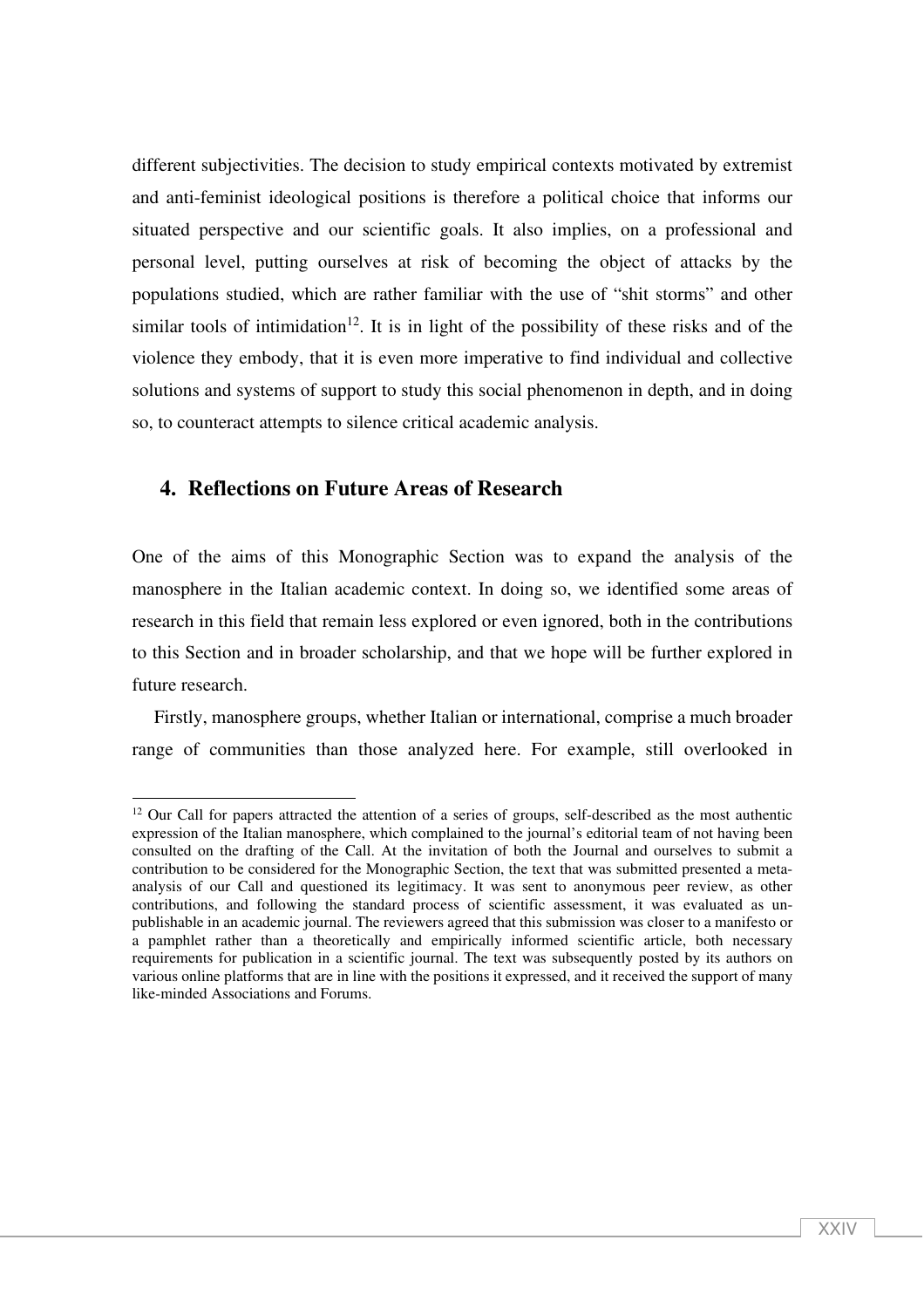manosphere literature are: groups of separated fathers (for some exceptions see: Kaye and Tolmie 1998; Petti and Stagi 2015; Cannito and Mercuri forthcoming), possibly because they appear to be less violent and "dangerous"; Pick Up Artists, who retain an offline and online hybrid nature and have an approach which is more "motivational" than vindictive; and in the Italian context specifically, groups such as *Uomini Beta* (Beta Men), *La Fionda* (The Sling), and *LUI - Lega degli Uomini d'Italia* (League of Italian Men), who are closely linked to the their local context and, in some cases, are more closely associated with political movements and activism that are not exclusively digital.

Another largely unexplored issue is the role of women who participate in the manosphere. The more or less violently misogynistic positions and language adopted by various manosphere groups are likely to result in different degrees of accessibility by female users and in a variety of possible reactions: from the belief that any form of female presence is an unjustifiable interference and as a punishable violation of a rigidly homosocial male space, to its tolerant acceptance, to the co-optation of women who accept the redpilled vision of reality and therefore know how to 'behave themselves' in the restricted roles/spaces they can occupy.

In light of these final considerations and of the literature and contributions to this Section, as reviewed above, we turn now to the final part of this editorial where we wish to outline what we consider to be fruitful future research directions in this field.

The first of these directions concerns the temporal dimension of the manosphere. At the outset of this editorial we already addressed the spatial dimension (geographic and geopolitical) of the manosphere. But studying it also requires an analysis of its diachronic component. On the one hand, this entails investigating the evolution of online platforms, their technical developments over time and their impact on the online practices adopted by their users. Looking at these aspects includes taking into account forms of control, censorship and sanctions adopted by those who administer these platforms to contain or prevent unlawful violent content, and how they are circumvented through migrations to other more tolerant and less monitored digital spaces, such as Telegram for example (Semenzin and Bainotti 2020). On the other hand, the evolutions of the configurations of various online groups are also worth exploring more. The positions they express and the practices they adopt, in fact, can be conceptualized and metaphorically represented (see,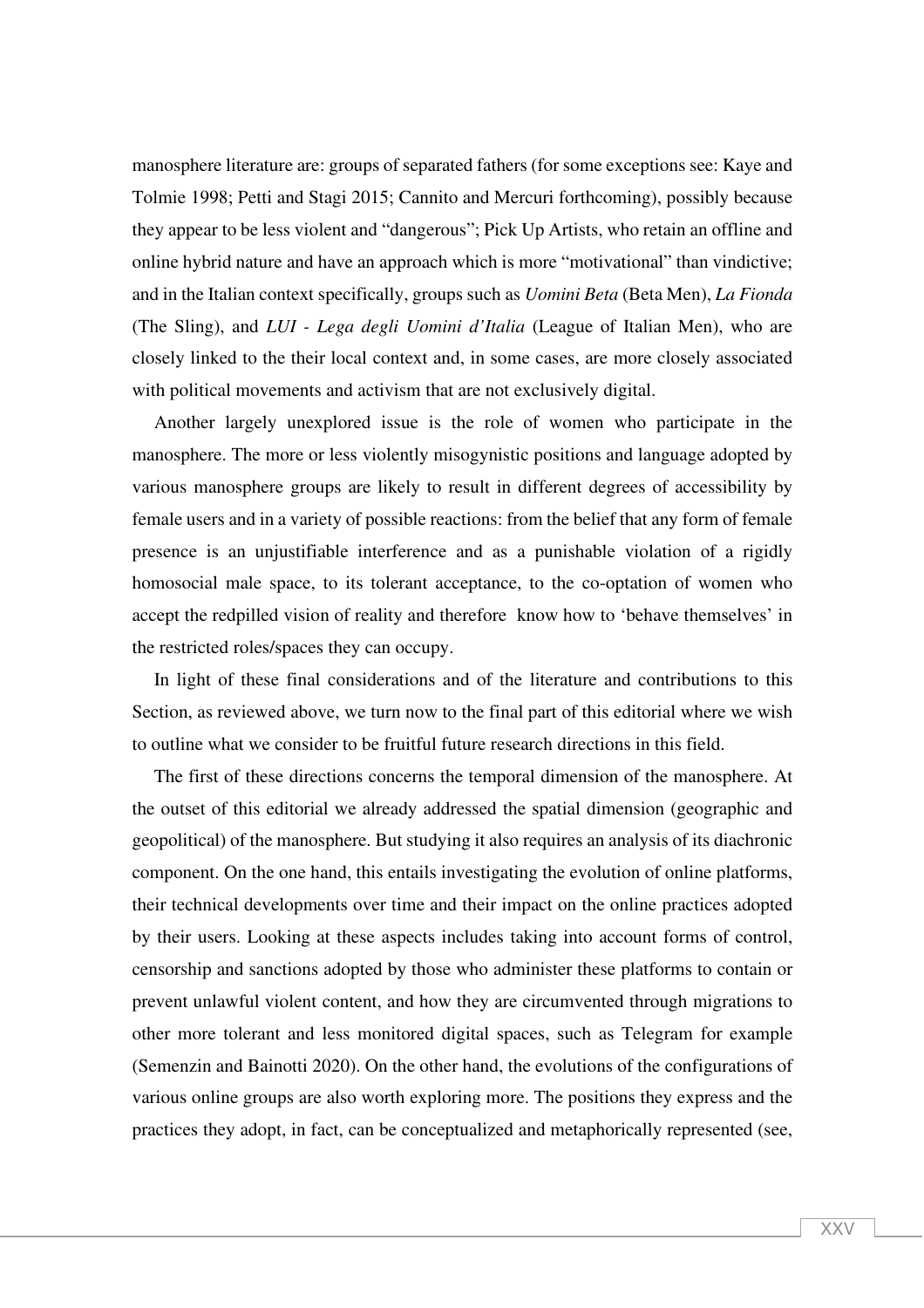for example, Ribeiro *et al.* 2020) not as an archipelago of islands with more or less frequent exchanges between their populations, but rather as a magmatic terrain whose conformation and whose borders, internal and external, are extremely mobile and volatile.

A diachronic approach could also focus on platform users, for example, through a reconstruction of their sociocultural background and their gender socialization; or via a longitudinal analysis which compares the positions and practices assumed by specific participants over time; or by taking a life course approach (as already pioneered by Donnelly *et al.* 2001), to get a better sense of users' trajectories in relation to other areas of their biography. These types of research could be facilitated by the availability of data archives within the platforms used, and by taking advantage of digital data mining techniques.

Another approach would be to try to gain access to those who have left the manosphere and who might have subsequently assumed positions of criticism and distancing towards it.

Another area of further investigation could focus on one of the novel aspects of these online spaces (compared to offline homosocial spaces): the common practice of sharing vulnerabilities between men to openly express feelings of inadequacy vis-à-vis dominant standards of hegemonic masculinity. The construction of Western masculinity, especially for young men, entails an explicit and constant distancing from the stigmatized identities of so-called "fags", "queers" and "effeminates". The figures of these "non-men" act as a gender regulating mechanism and shape configurations of masculine practices in different contexts of interaction (Pascoe 2005). It is interesting, therefore, that in the manosphere, sharing one's frustration over the inability to fulfill expectations of male physical prowess or of sexual and economic success is not viewed as discrediting and emasculating, but quite the opposite, it is re-interpreted as a new way of doing masculinity. Digital spaces can provide a potential resource to give voice to one's own vulnerability, opening up new expressive and potentially transformative possibilities of re-thinking masculinity. In this respect, the manosphere can represent both a privileged observatory of gendered emotional reactions, and a place of potential deconstruction and re-construction of gender relations (starting from intra-gender ones), to reveal a more constructive 'third way'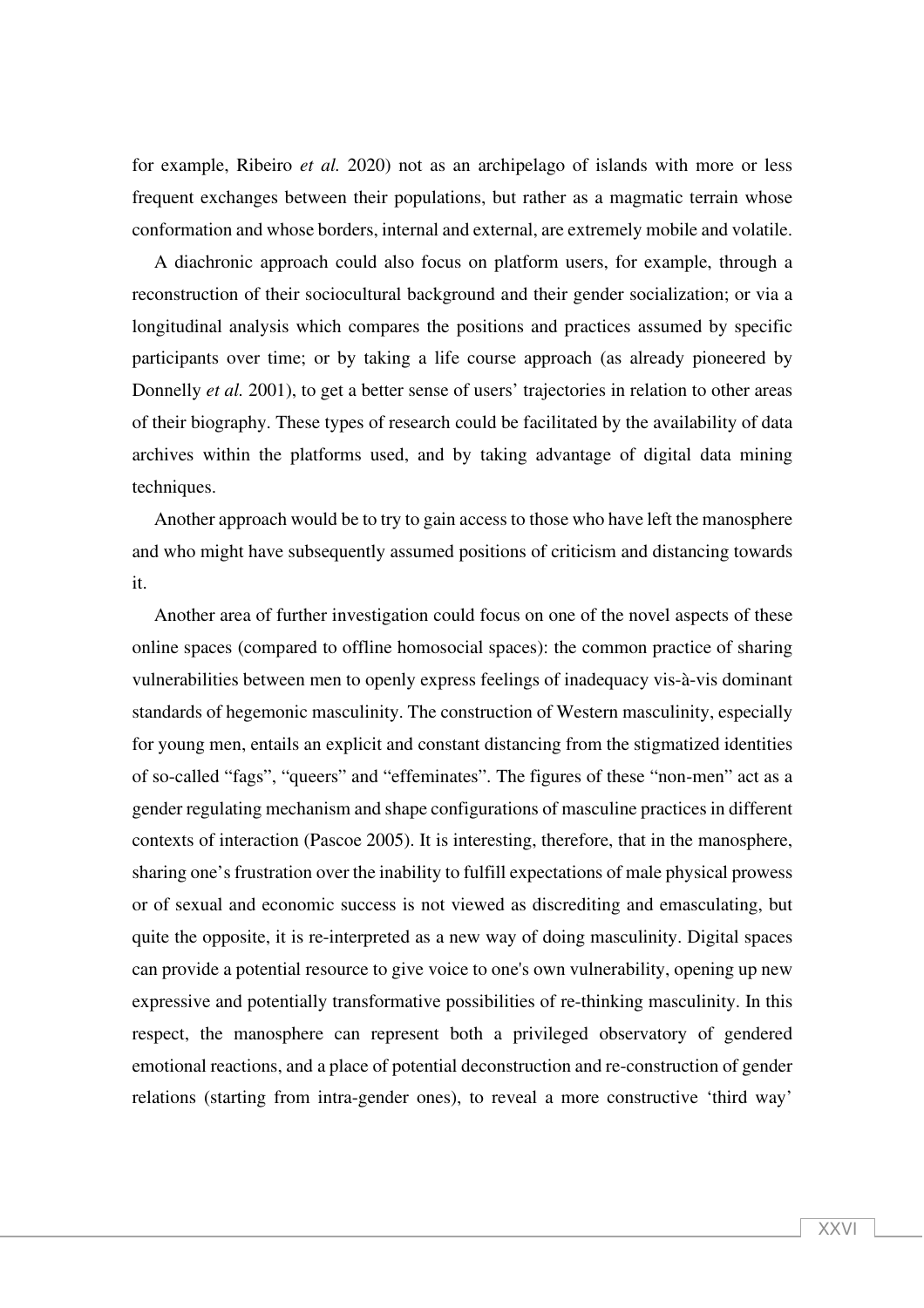which distances itself from the focus on "men's misery" (Ciccone 2017) on one hand, and misogyny, violent frustration and resentment (Ciccone 2019) on the other.

It is equally interesting to observe that whilst the Red Pill philosophy is at the original core of manosphere discourses, its use has become rather diversified, as have the models of masculinity performed in various groups, creating alignments, similarities and synergies between them and across geographical contexts. The manosphere, therefore, is a site where a plurality of masculinities is performed. But it is also a space of recognition of different masculinities and of the hierarchies that exist between them. Hence, its potential for a pluralization that can deconstruct norms of gender and masculinity is never realized: alpha and beta labels continue to reify categories of masculinity, and any form of diversity keeps being conceptualized and reduced within very specific regulatory frameworks and hierarchical systems.

The points advanced above shed light on the absences that characterize the manosphere and its study, i.e. the general lack of references to experiences that deviate from the norm of heterosexuality and whiteness.

Heterosexuality is generally taken for granted by manosphere participants: the Red Pill philosophy is itself based on a representation of the social structure that relies on strictly binary inter-gender gender relations. Sexual relationships around which much of the manosphere's discourse and resentment develop are always understood within a heteronormative framework<sup>13</sup>, and the basic biological determinism that informs Red Pill ideology does not leave room for more complex gender subjectivities. Nevertheless, the centrality of heteronormativity as a distinctive feature of the manosphere might represent an obscuring factor, also amongst researchers, of other online realities and frameworks. Whilst online contexts favor the proliferation and radicalization of anti-feminist and antifeminine instances, they also afford visibility to alternative models and practices of gender and masculinity that remain under-explored and generally less visible also to manosphere participants. For example, non-misogynistic online communities and their inclusion/exclusion from the manosphere are dimensions to be further investigated. Openly pro-feminist groups such as the Italian *Maschile Plurale* (Plural Masculinity)

<sup>&</sup>lt;sup>13</sup> Pick up Artists exemplify this, with their very existence based on sharing seduction skills learned by men and targeted at women and rooted in pseudo-psychological interpretations of gender characteristics.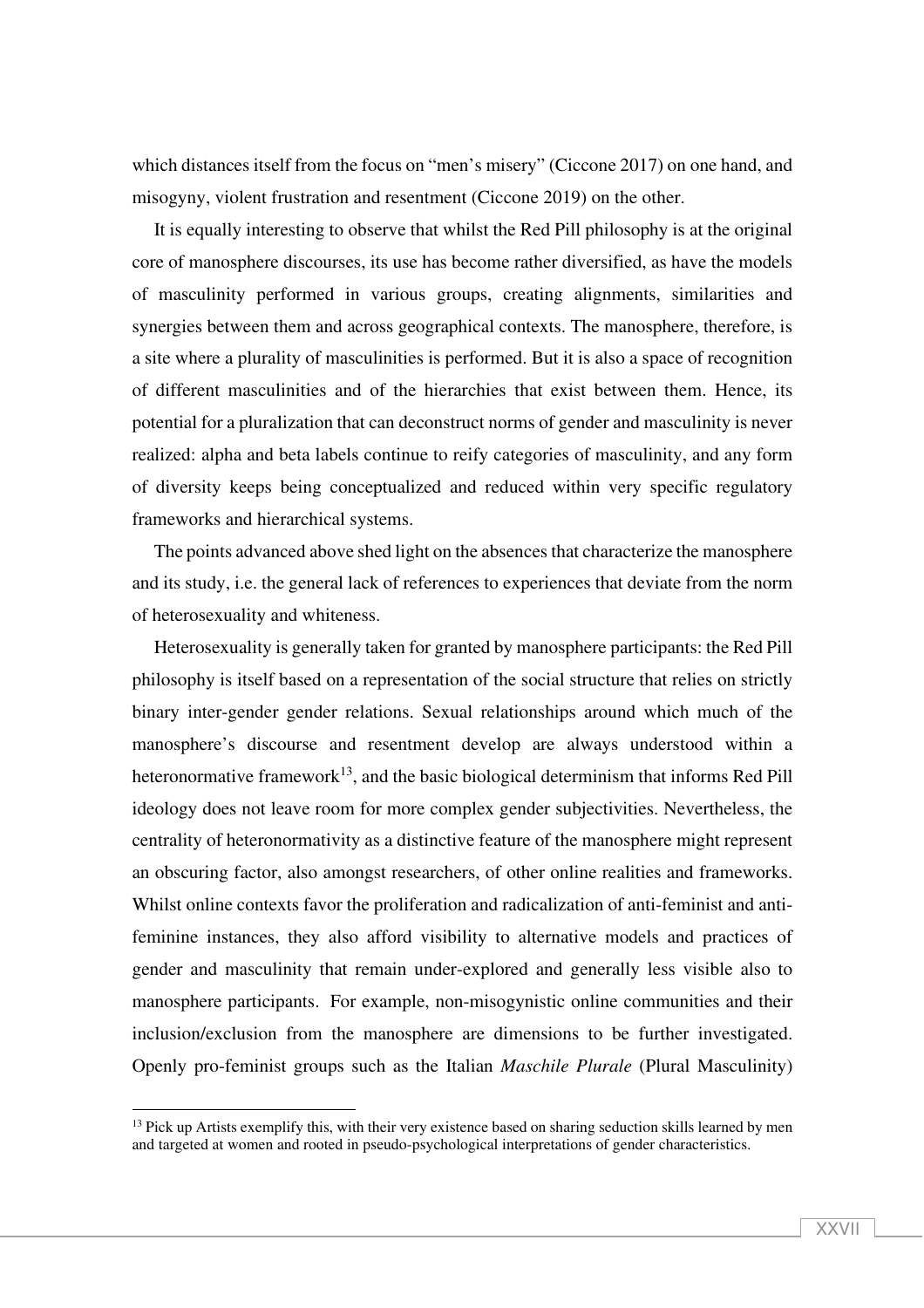which represents critical voices "from the outside" are cases in point, as are communities of exiles from the manosphere, or groups that, albeit less popular, propose non-dominant models of masculinity that constitute counter-cultures and alternative narratives "from within".

The other absence around which a promising direction of investigation could be developed is that of whiteness and processes of racialization. This Monographic Section is undoubtedly characterized by a western-centered focus reflected in the groups studied, the authors, and the editors of this editorial. The practices of masculinity and gender relations explored present cultural specificities – albeit built on a global scale – that concern, for the most part, European and Western contexts. This makes our conclusions only generalizable to an extent. It would be very interesting to look at ways in which hierarchies of masculinity and gender are constructed in other global contexts and across and within different cultures.

Furthermore, the whiteness of those who participate in the manosphere is often taken for granted by those who participate in it and by those who study it. Indeed, practices of masculinity in the Western manosphere focus on Western men whose whiteness is assumed as the norm. It would be interesting, especially at a time of heightened awareness of the centrality of race and racial constructions in social relations, spurred by Black Lives Matter movement, to understand how environments in the manosphere that are not explicitly supremacist operate and whether ethnic and racially minoritized groups share the same vision of gender relations that circulate in mainstream and white-dominated manosphere spaces.

To conclude, we wish to question whether the conceptual frameworks currently available in men's studies scholarship are fully adequate to describe the new configurations of masculine practices acted out in the manosphere. For example Ging (2019) uses the term hybridization to explain how masculinity in the manosphere is becoming more complex through the introduction of new shared emotional dimensions. We wonder, however, whether hybridization can be viewed not only as the adding of new facets of masculinity, but as the strategic relinquishing and distancing from what is differently perceived as emasculating, whether it is women's sexual power, the influence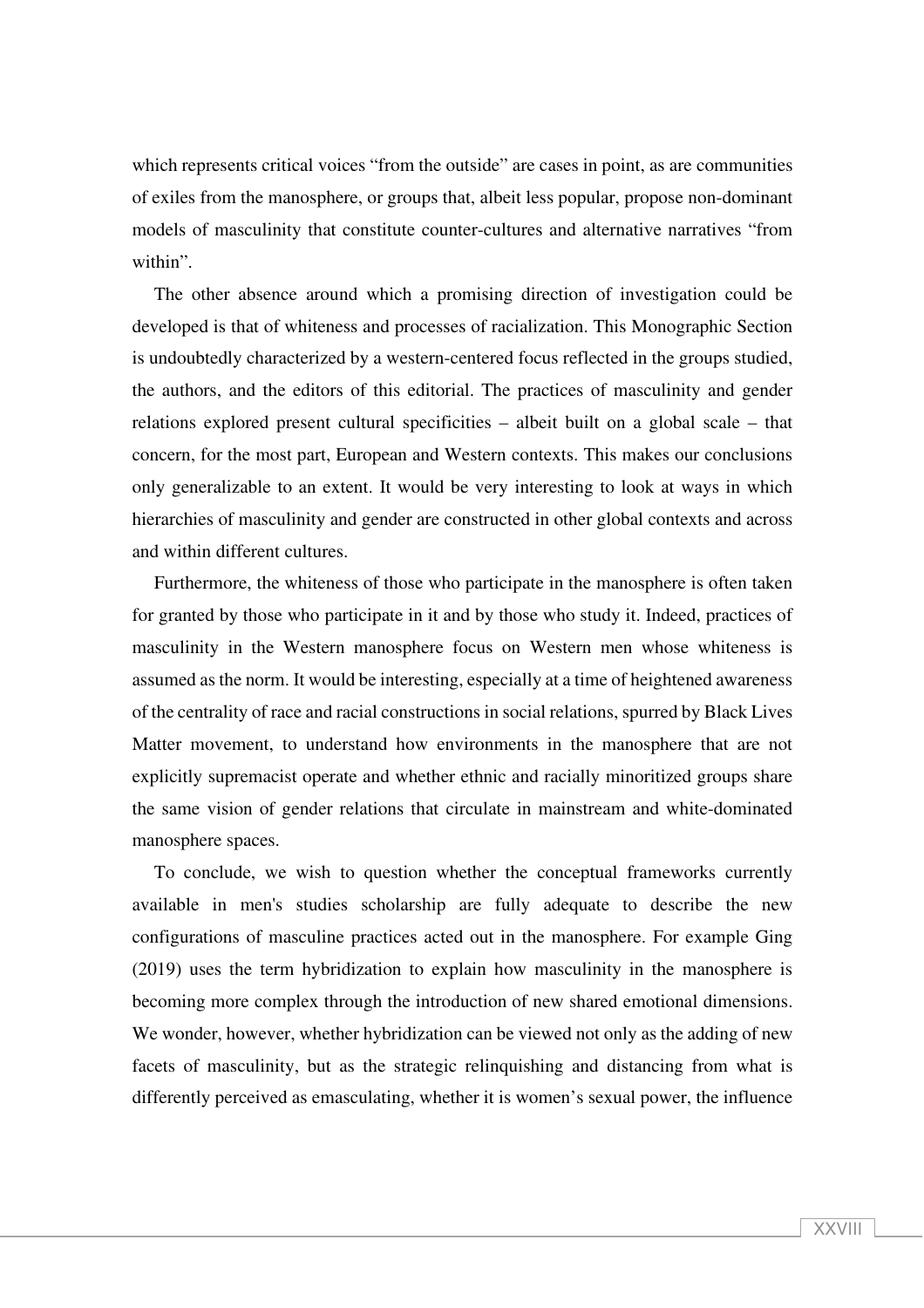of feminism in society, or the hard reality of daily life, ultimately to take refuge in a virtual homosociality.

### **References**

- Association of Internet Researchers (2019), *Internet Research: Ethical Guidelines 3.0*, https://aoir.org/reports/ethics3.pdf (consulted on May 31st 2021)
- Baele, S.J., Brace, L., and Coan, T.G. (2019), From "Incel" to "Saint": Analyzing the Violent Worldview behind the 2018 Toronto Attack, in *Terrorism and Political Violence*, pp. 1-25.
- Bainotti, L. and Semenzin, S. (2021), *Donne tutte puttane. Revenge porn e maschilità egemone*, Andria, Durango Edizioni.
- Banet-Weiser, S. and Miltner, K.M. (2016). #MasculinitySoFragile: Culture, Structure, and Networked Misogyny, in *Feminist Media Studies*, vol. 16, n.1, pp. 171-174.
- Bellassai, S. (2011), *L'invenzione della virilità: politica e immaginario maschile nell'Italia contemporanea*, Roma, Carocci.
- Butler, J. (1993), *Bodies that Matter: On the Discursive Limits of Sex*, London & New York, Routledge.
- Cannito M. and Mercuri E. (*forthcoming*), Fatherhood and Gender Relations in the Manosphere: Exploring an Italian Non-Resident Fathers' Online Forum, in *European Journal of Cultural Studies*.
- Ciccone, S. (2017), *Essere maschi: tra potere e libertà*, Torino, Rosenberg & Sellier.
- Ciccone, S. (2019), *Maschi in crisi? Oltre la frustrazione e il rancore*, Torino, Rosenberg & Sellier.
- Connell, R.W. (2005), *Masculinities*, Berkley, University of California Press, 2nd edition.
- Coston, B.M. and Kimmel, M. (2013), White Men as the New Victims: Reverse Discrimination Cases and the Men's Rights Movement, in *Nevada Law Journal*, vol. 13, n. 2, pp. 368-385.
- Crossley, N. (2005), Mapping Reflexive Body Techniques: On Body Modification and Maintenance, in *Body & Society*, vol. 11, n.1, pp. 1-35.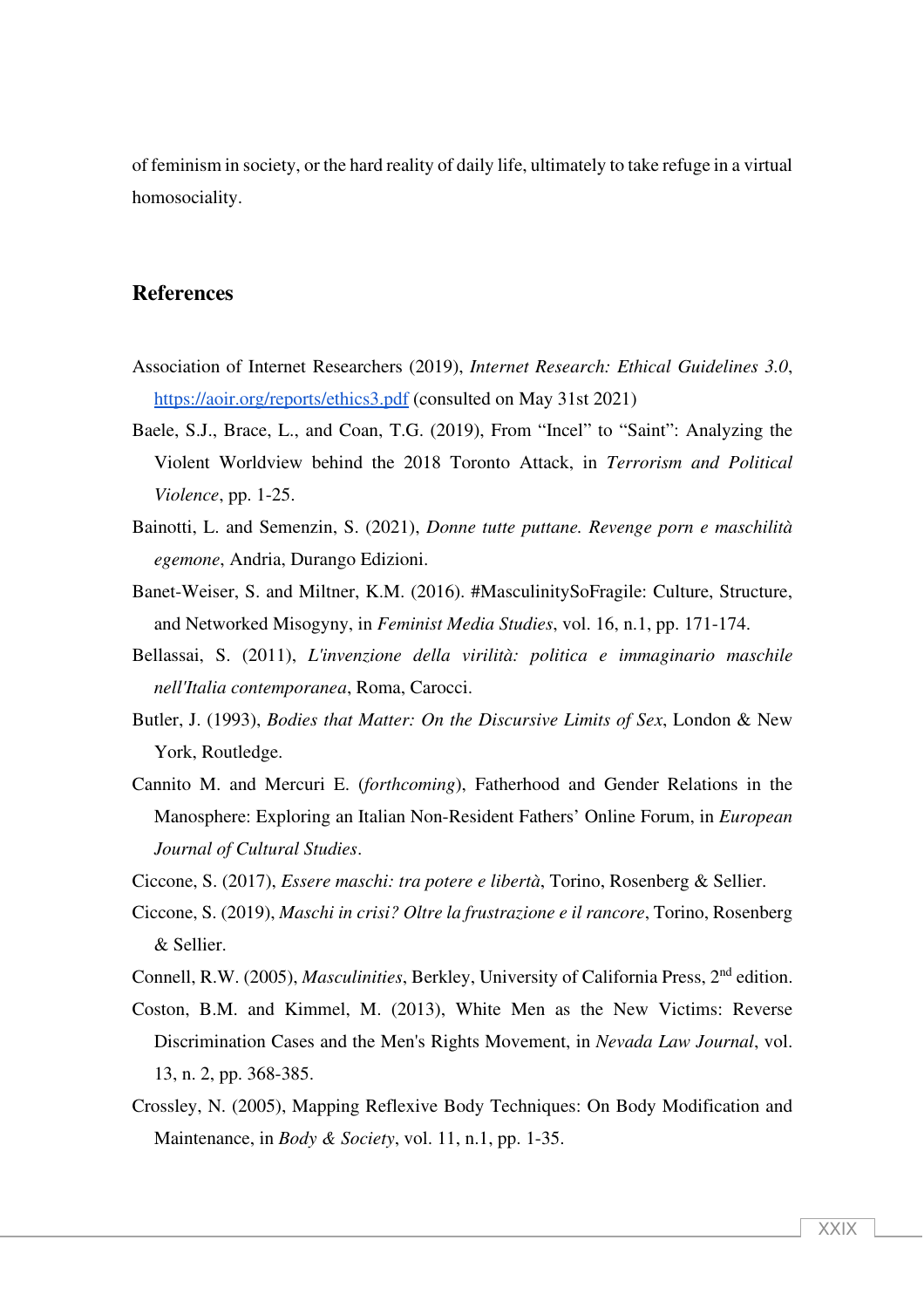Deriu, M. (2007), "Disposti alla cura? Il movimento dei padri separati tra rivendicazione e conservazione", in Dell'Agnese, E. e Ruspini, E. (a cura di), *Mascolinità All'italiana. Costruzioni, Narrazioni, Mutamenti*, Torino, UTET.

Dolce, R. and Pilla, F. (2019), *Il web che odia le donne*, Milano, Ledizioni.

- Donnelly, D., Burgess, E., Anderson, S., Davis, R., and Dillard, J. (2001), Involuntary Celibacy: A Life Course Analysis, in *Journal of Sex Research*, vol. 38, n. 2, pp. 159- 169.
- Dragiewicz, M. (2008), Patriarchy Reasserted. Fathers' Rights and Anti-VAWA Activism, in *Feminist Criminology*, vol. 3, n. 2, pp. 121–144.
- Faludi, S. (1991), *Backlash: America's Undeclared War Against American Women*, New York, Crown.
- Farci, M. e Righetti, N. (2019), Italian Men's Rights Activism and the Online Backlash Against Feminism, in *Rassegna Italiana di Sociologia*, vol. 4, pp. 765-781.
- Farrell, T., Araque, O., Fernandez, M., and Alani, H. (2020). On the Use of Jargon and Word Embeddings to Explore Subculture within the Reddit's Manosphere, in *12th ACM Conference on Web Science*, pp. 221-230.
- Ferrero Camoletto, R. (2013), Ridere e parlare di sesso: una costruzione plurale delle maschilità eterosessuali, in *Salute e Società*, vol. XII, n.2, pp.59-76.
- Ging, D. and Siapera, E. (2018), Special Issue on Online Misogyny, in *Feminist Media Studies*, vol. 18, n. 4, pp. 515-524.
- Ging, D. (2019), Alphas, Betas, and Incels: Theorizing the Masculinities of the Manosphere, in *Men and Masculinities,* vol. 22, n. 4, pp. 638-657.
- Ging, D., Lynn, T., and Rosati, P. (2020), Neologising Misogyny: Urban Dictionary's Folksonomies of Sexual Abuse, in *New Media & Society*, vol. 22, n. 5, pp. 838-856.
- Gotell, L. and Dutton, E. (2016), Sexual Violence in the 'Manosphere': Antifeminist Men's Rights Discourses on Rape, in *International Journal for Crime, Justice and Social Democracy*, vol. 5, n. 2, pp. 65.
- Hawley, G. (2017), *Making Sense of the Alt-Right*, New York, Columbia University Press.
- Hunte, Z. (2019), '*Female Nature, Cucks, and Simps': Understanding Men Going Their Own Way as part of the Manosphere*, Master dissertation, Uppsala University.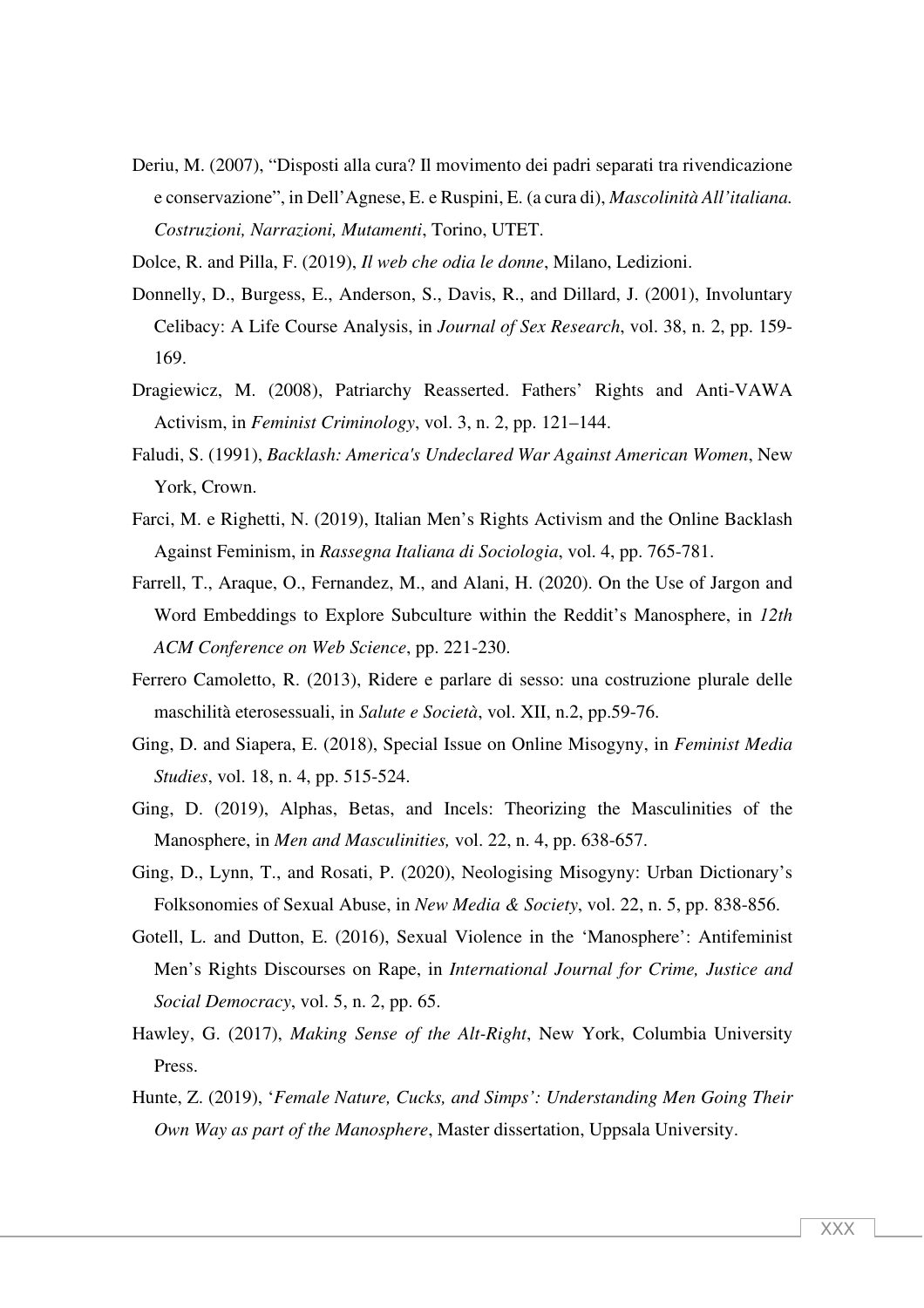- Ironwood, I. (2013), *The Manosphere: A New Hope for Masculinity*, Otto, NC, Red Pill Press.
- Jaki, S., De Smedt, T., Gwóźdź, M., Panchal, R., Rossa, A., and De Pauw, G. (2019), Online Hatred of Women in the Incels.me Forum: Linguistic Analysis and Automatic Detection, in *Journal of Language Aggression and Conflict*, vol. 7, n. 2, pp. 240-268.
- Jane, E.A. (2014), "Your a Ugly, Whorish, Slut": Understanding E-bile, in *Feminist Media Studies*, vol. 14, n. 4, pp. 531-546.
- Jane, E.A. (2015), "Flaming? What flaming?" The Pitfalls and Potentials of Researching Online Hostility, in *Ethics and Information Techno*logy, vol. 17, pp. 65–87.
- Jane, E.A. (2018), Systemic Misogyny Exposed: Translating Rapeglish from the Manosphere with a Random Rape Threat Generator, in *International Journal of Cultural Studies*, vol. 21, n. 6, pp. 661-680.
- Jones, C., Trott, V., and Wright, S. (2020), Sluts and Soyboys: MGTOW and the Production of Misogynistic Online Harassment, in *New Media & Society*, vol. 22, n. 10, pp. 1903-1921.
- Kaye, M. and Tolmie, J. (1998), Discoursing Dads: The Rhetorical Devices of Fathers' Rights Groups Critique and Comment, in *Melbourne University Law Review*, vol. 22, pp. 162–194.
- Kendall, L. (2002), *Hanging out in the Virtual Pub: Masculinities and Relationships Online*, Oakland, University of California Press.
- Khan, A. and Golab, L. (2020), Reddit Mining to Understand Gendered Movements, in *Workshop Proceed- ings of the EDBT/ICDT 2020 Joint Conference* (March 30-April 2, 2020, Copenhagen, Denmark).
- Lazer, D., Pentland, A.S., Adamic, L., Aral, S., Barabasi, A.L., Brewer, D., Christakis, N., Contractor, N., Fowler, J. and Gutmann, M. (2009), Life in the Network: The Coming Age of Computational Social Science, in *Science*, vol. 323, n. 5915, pp. 721– 23.
- Lilly, M. (2016), *'The World is Not a Safe Place for Men': The Representational Politics of The Manosphere*, Doctoral dissertation, Université d'Ottawa/University of Ottawa.
- Lin, J.L. (2017), "Antifeminism Online. MGTOW (Men Going Their Own Way)", in Frömming, U.U., Köhn, S., Fox, S. e Terry, M. (eds.), *Digital Environments.*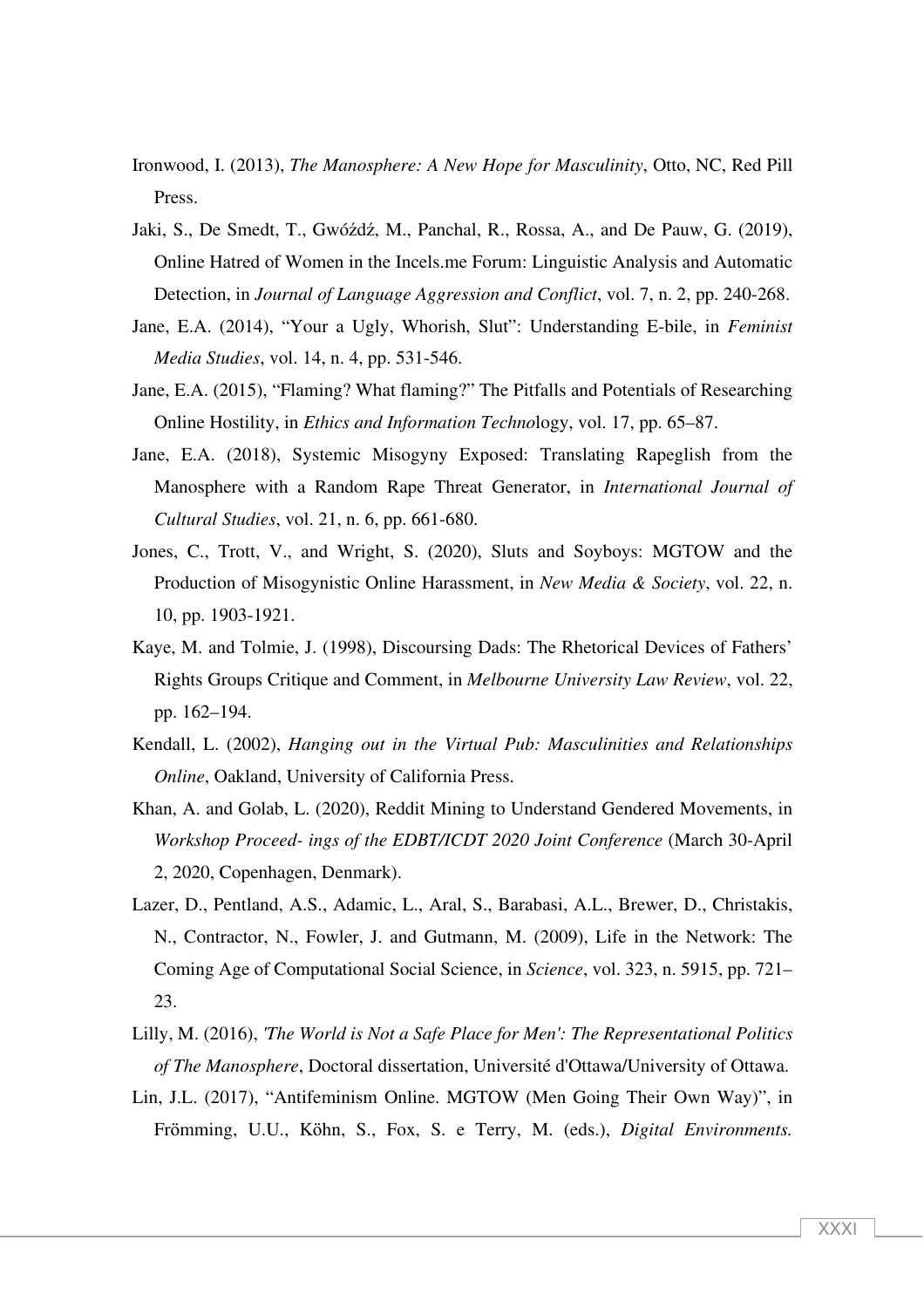*Ethnographic Perspectives across Global Online and Offline Spaces*, Bielefeld, Transcript, pp. 77-96.

- Liu, A. (2021), MRAsians: A Convergence between Asian American Hypermasculine Ethnonationalism and the Manosphere, in *Journal of Asian American Studies*, vol. 24, n.1, pp. 93-112.
- Longo, T. (2020), Misoginia online: le nuove forme di radicalizzazione all'interno del terrorismo Incel, in *Sicurezza, terrorismo e società*, vol. 11, pp. 85-99.
- Lyons, M. (2017), *CTRL-ALT-DELETE. The Origins and Ideology of the Alternative Right*, Boston, Political Research Associates.
- Mamié, R., Ribeiro, M.H. and West, R. (2021), Are Anti-Feminist Communities Gateways to the Far Right? Evidence from Reddit and YouTube, 13th ACM Web Science Conference (working paper).
- Marwick, A.E. and Caplan, R. (2018), Drinking Male Tears: Language, the Manosphere, and Networked Harassment, in *Feminist Media Studies*, vol. 18, n. 4, pp. 543-559.
- Massanari, A. (2017), #Gamergate and The Fappening. How Reddit's Algorithm, Governance, and Culture Support Toxic Technocultures, in *New Media & Society*, vol. 19, n. 3, pp. 329–346.
- Menzie, L. (2020), Stacys, Beckys, and Chads: The Construction of Femininity and Hegemonic Masculinity within Incel Rhetoric, in *Psychology & Sexuality*, DOI: 10.1080/19419899.2020.1806915
- Messner, M.A. (2000) *Politics of Masculinities. Men in Movements*, Lanham, Altamira Press.
- Mountford, J. (2018), Topic Modeling the Red Pill, in *Social Sciences*, vol. 7, n. 3, pp. 1- 16. DOI: 10.3390/socsci7030042.
- Nagle, A. (2017), *Kill All Normies: The Online Culture Wars from Tumblr and 4chan to the Alt-Right and Trump*, Zero Books.
- Oddone, C. (2020), *Uomini normali: maschilità e violenza nell'intimità*, Torino, Rosenberg & Sellier.
- Paechter, C. (2003), Masculinities and Femininities as Communities of Practice, in *Women's Studies International Forum*, vol. 26, n. 1, pp. 69-77.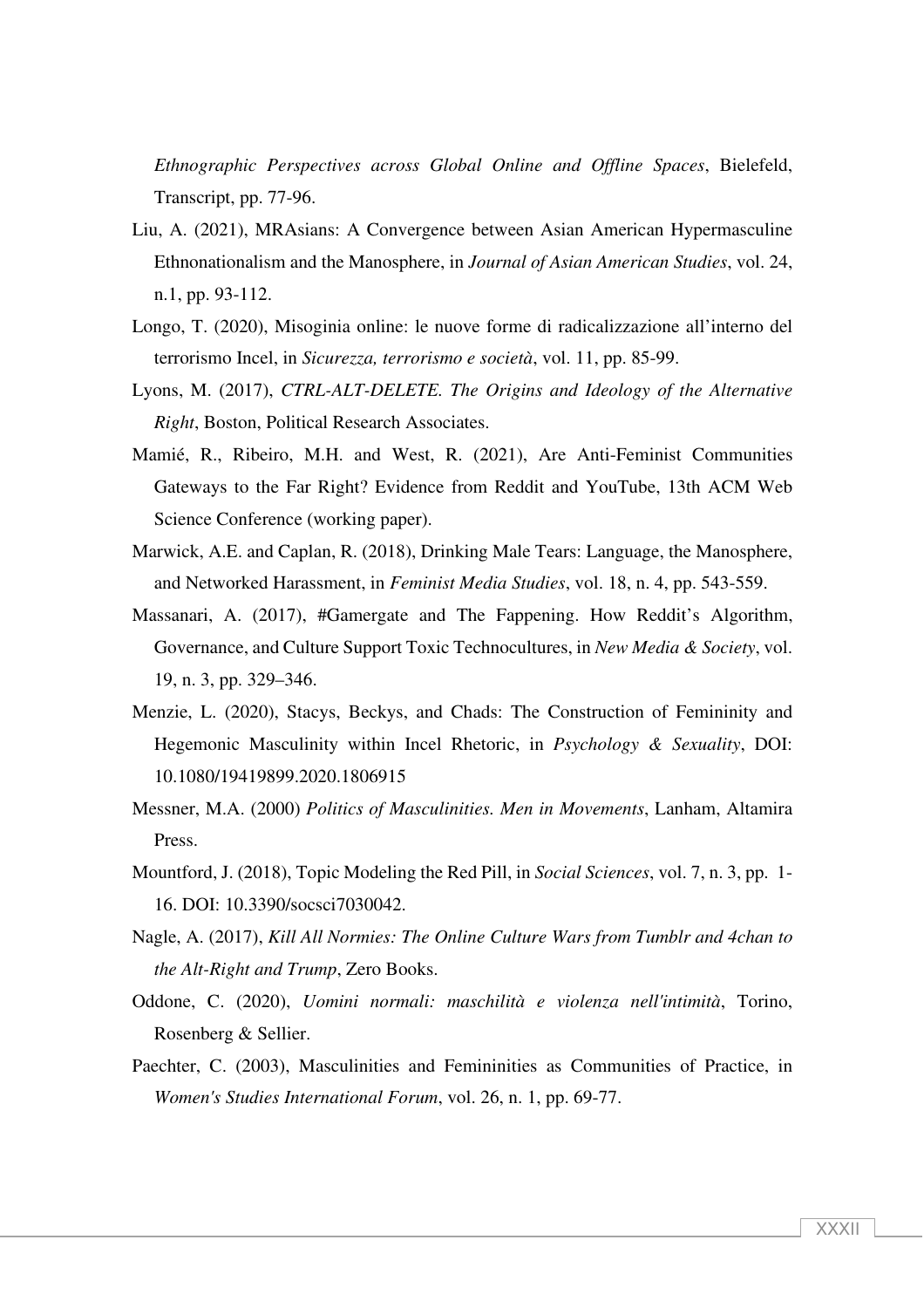- Papadamou, K., Zannettou, S., Blackburn, J., De Cristofaro, E., Stringhini, G. and Sirivianos, M. (2020), "How over is it?" Understanding the Incel Community on Youtube. *arXiv preprint arXiv:2001.08293*.
- Pascoe, C.J. (2005), 'Dude, You're a Fag': Adolescent Masculinity and the Fag Discourse, in *Sexualities*, vol. 8, n.3, pp. 329-346.
- Petti, G. e Stagi, L. (2015), *Nel nome del padre. Paternità, conflitti e governo della famiglia neoliberale*, Verona, Ombre Corte.
- Quinn, B.A. (2002), Sexual Harassment and Masculinity: The Power and Meaning of "Girl Watching", in *Gender & Society*, vol. 16, n. 3, pp. 386–402.
- Ravn, S., Barnwell, A. and Barbosa Neves, B. (2020), What Is "Publicly Available Data"? Exploring Blurred Public–Private Boundaries and Ethical Practices Through a Case Study on Instagram, in *Journal of Empirical Research on Human Research Ethics*, vol. 15, n. 1-2, pp. 40-45.
- Ribeiro, M.H., Blackburn, J., Bradlyn, B., De Cristofaro, E., Stringhini, G., Long, S., and Zannettou, S. (2020), The Evolution of the Manosphere Across the Web, *15th International Conference on Web and Social Media* (working paper).
- Rodriguez, N.S. and Hernandez, T. (2018), Dibs on That Sexy Piece of Ass: Hegemonic Masculinity on TFM Girls Instagram Account, in *Social Media + Society*, vol. 4, n. 1, pp. 1–12.
- Rüdiger, S. and Dayter, D. (2020), Manbragging Online: Self-Praise on Pick-Up Artists' Forums, in *Journal of Pragmatics*, vol. 161, pp. 16-27.
- Salojärvi, E., Rantanen, M., Nieminen E., Juote, A. and Hanhela, H. (2020), "'Incel' Phenomenon in the Digital Era: How Echo Chambers Have Fueled the Incel Movement", in Amadae, S.M. (ed.), *Computational Transformation of the Public Sphere: Theories and Cases*, Helsinki, Faculty of Social Sciences, University of Helsinki, pp. 195-210.
- Schmitz, R. and Kazyak, E. (2016), Masculinities in Cyberspace: An Analysis of Portrayals of Manhood in Men's Rights Activist Websites, in *Social Sciences*, vol. 5.n. 2, pp.1-16. DOI: 10.3390/socsci5020018.
- Schwalbe, M. (2014), *Manhood Acts: Gender and the Practices of Domination*, London, Routledge.